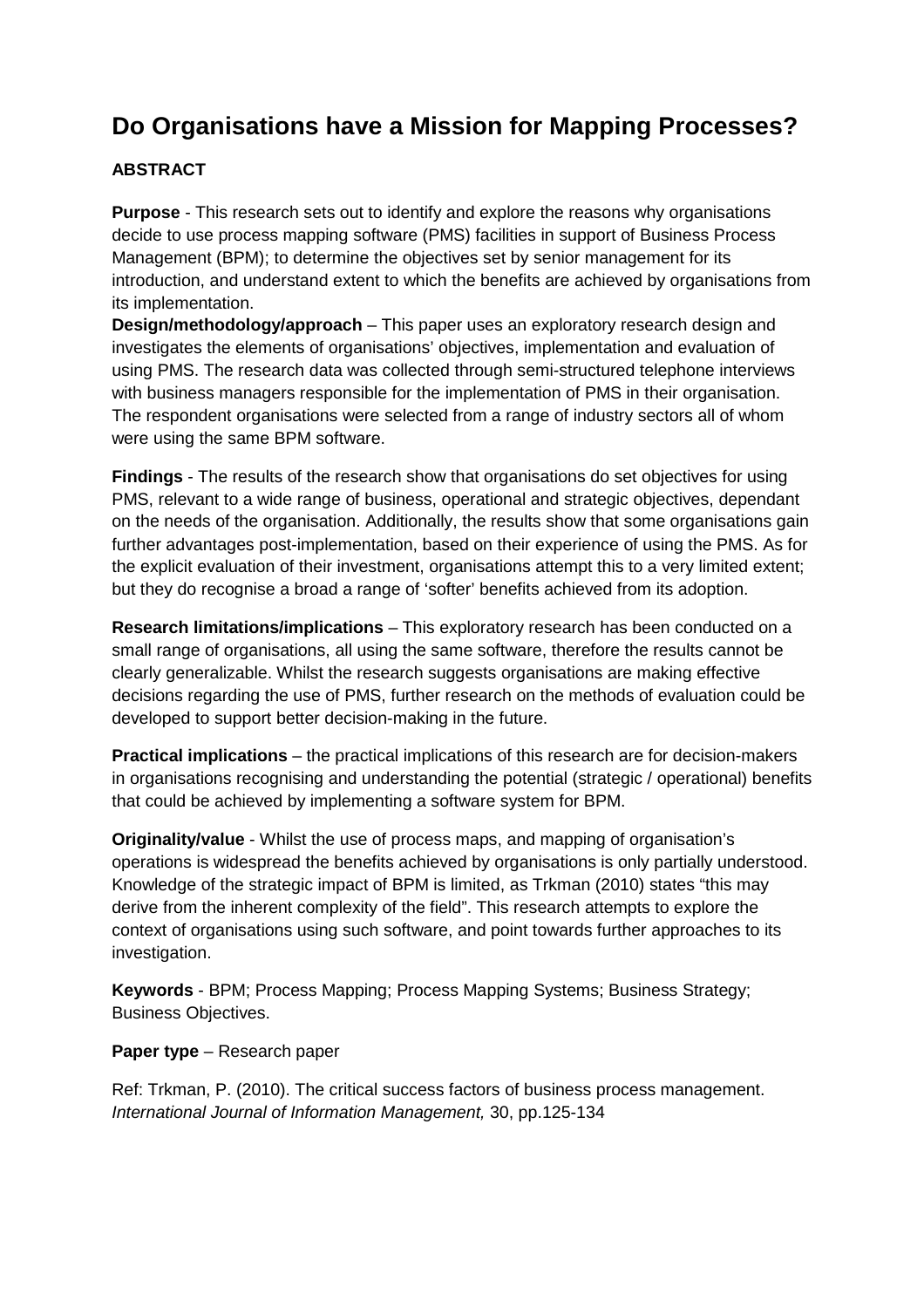# **1 INTRODUCTION**

The facility to map processes in organisations has gained credibility and has improved significantly in the 21<sup>st</sup> century. This has been made possible in two ways; firstly, by using computer software visually to display charts, data, and the interplay of actions/people and the relevant levels of authority/responsibilities; and secondly, through the widespread accessibility of process maps across organisations, via internet/intranet and mobile connectivity.

Initial investigations show that organisations have already achieved benefits by using PMS; from – "cutting business costs" through to being "a key factor" in winning commercial contracts. But all organisations are different and their functions are wide-ranging, hence the need for a more comprehensive insight from a structured research project.

This research sets out to investigate the reasons why organisations decide to use process mapping software (PMS) facilities. The functionality of PMS is principally to capture and display process maps derived from a Business Process Management (BPM) or process modelling activity. BPM is, according to Zairi (1997) as reported in Biemborn and Joachim (2011) "a structured approach to analyse and continually improve fundamental activities such as manufacturing, marketing, communications and other major elements of a company's operation" (Biemborn and Joachim, 2011, p335).

Even though business processes have been an area for research for more than two decades the research to understand the strategic impact of process mapping software (PMS) is limited and as Trkman (2010) suggests may be because of the inherent complexity of the topic. Much information comes from the software companies and related consultancies in an ad-hoc manner.

Whilst the use of process maps and mapping for organisational performance is relatively widespread, the benefits achieved by organisations adopting it is only partially understood. This is important because organisations make a great commitment in resources and have high expectations for its positive impact on business performance.

Accordıng to Smart et al (2009) the research associated with BPM has "relative paucity of conceptual analysis" (Smart et al, 2009, p491); they suggest this is because the "development of BPM has been driven by practitioners, rather than academics" (ibid, p491).

In contrast, there is research into the use and application of process modelling but much of it is based on the technical aspects (notation and grammar) of modelling systems. Vom Brocke et al (2014) state that research on BPM is mostly focussed on process modelling, workflow systems, and critical success factors (CSFs).

Whilst there have been attempts at evaluating the benefits of BPM, these tend to concentrate on financial aspects, or organisational cultures for BPM (vom Brocke and Sinnl, 2011). Indulska et al (2009) have explored the 'management' aspects of BPM, and highlight the key issues for practitioner organisations, associated with modelling, and note the difficulties of:

- Obtaining executive management support
- Quantifying the expected benefits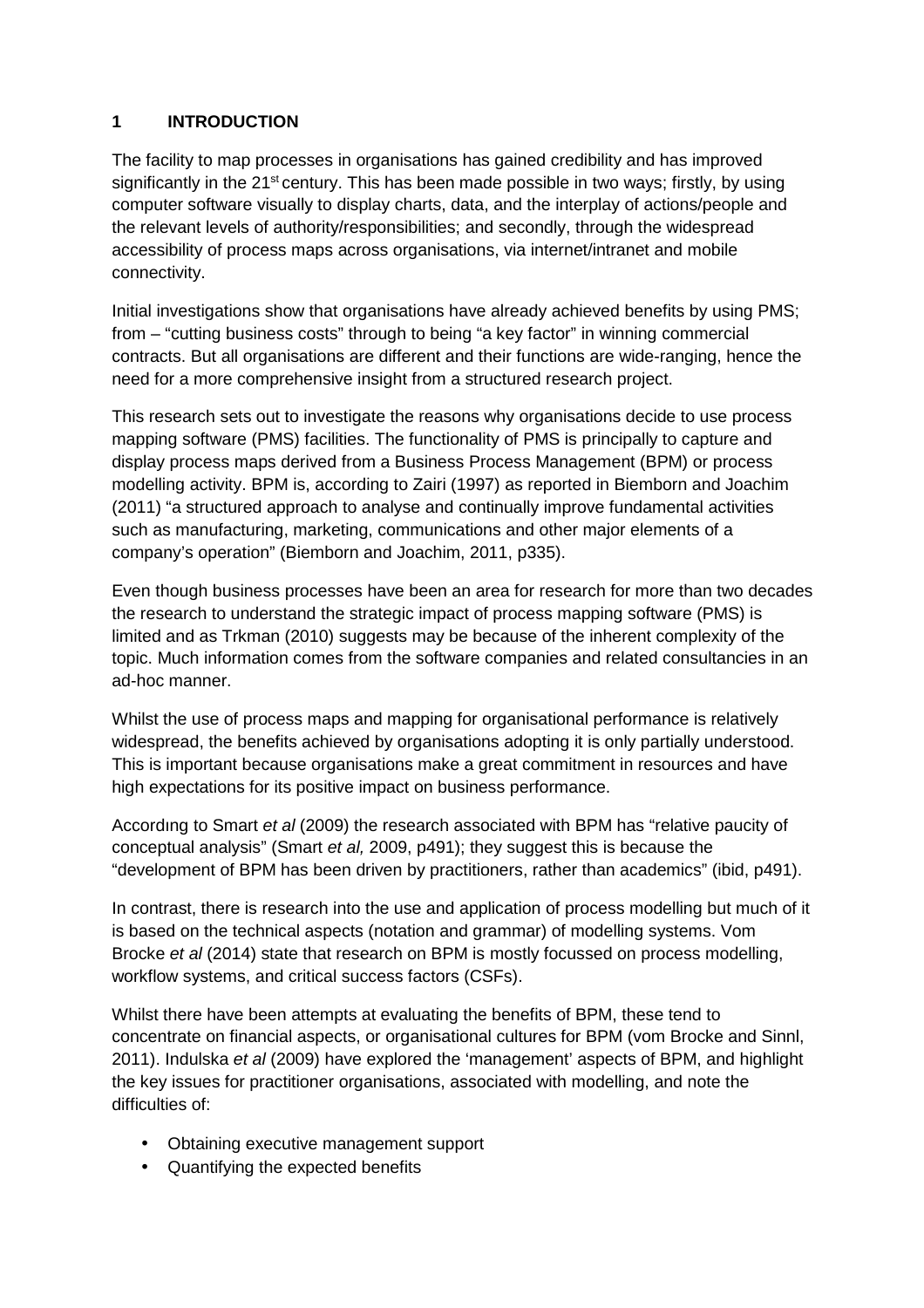• Communicating the expected benefits

They also report that an important issue for organisations is that modelling does require substantial effort and investment.

According to Bandara et al (2010) BPM can potentially serve many purposes, but organisations have not always achieved the anticipated successes. This emphasises the need for organisations' management to properly understand the commitment of resources and finance which will be needed. In a similar vein to Indulska et al (2009), this research is concerned with understanding the implications for practitioner organisations in choosing to adopt PMS facilities.

Previous research enquiring into success factors in process management, according to Blasini and Leist (2013), have excluded 'context of the organisation'. However, vom Brocke et al, (2014) propose 'context-awareness' and 'purpose' as key areas of understanding, in their "Ten Principles of good BPM".

In Roeser and Kern's (2015) structured literature review of BPM, they conclude that little research has been conducted that is of practical use to BPM 'practioners', and that "organisations have a different BPM demand which seems to be influenced by internal …and external characteristics" (Roeser and Kern, 2015, p710).

Therefore this research sets out to investigate on an empirical basis why organisations decide to use Process Mapping Systems (PMS) to support their BPM initiatives. It seeks to determine the range of objectives set by senior management for its adoptıon, to understand and classify the benefits achieved by organisations from its implementation, and to illustrate the range of business drivers and contexts where BPM/PMS is an applicable system.

In the next section this paper reports on the literature, which has been used to develop the proposıtıons of the research. This is followed by the methodology for the research. The findings are then presented. The purpose of this paper is to understand the rationale for and impact of adopting PMS in organisations, therefore the results have been compared with the relevant literature. As significantly, the analysis shown ın the Discussion section explores the managerial implications, points to the limitations of the research, and suggests approaches and areas for future research to develop greater understanding of this important aspect of organisational development.

# **2 LITERATURE REVIEW**

The preliminary stage of this research was to review the literature to gain an understanding of the business environment under scrutiny. Whilst there is much commercial information available, based on promotional activity from the various software providers, it was important for this research to be framed on stronger theoretical foundations. The areas of research inquiry focussed on topics including: Business Process Management, Business evaluation in IT systems, Evaluation of Innovation, Value stream/process mapping, Process Management.

The original idea for the research was founded on the observation that organisations use a "process mapping" system (PMS) for a wide range of reasons so the development of the research brief firstly considered this aspect. Making an investment in terms of adopting software is significant in financial terms, and more importantly in terms of organisational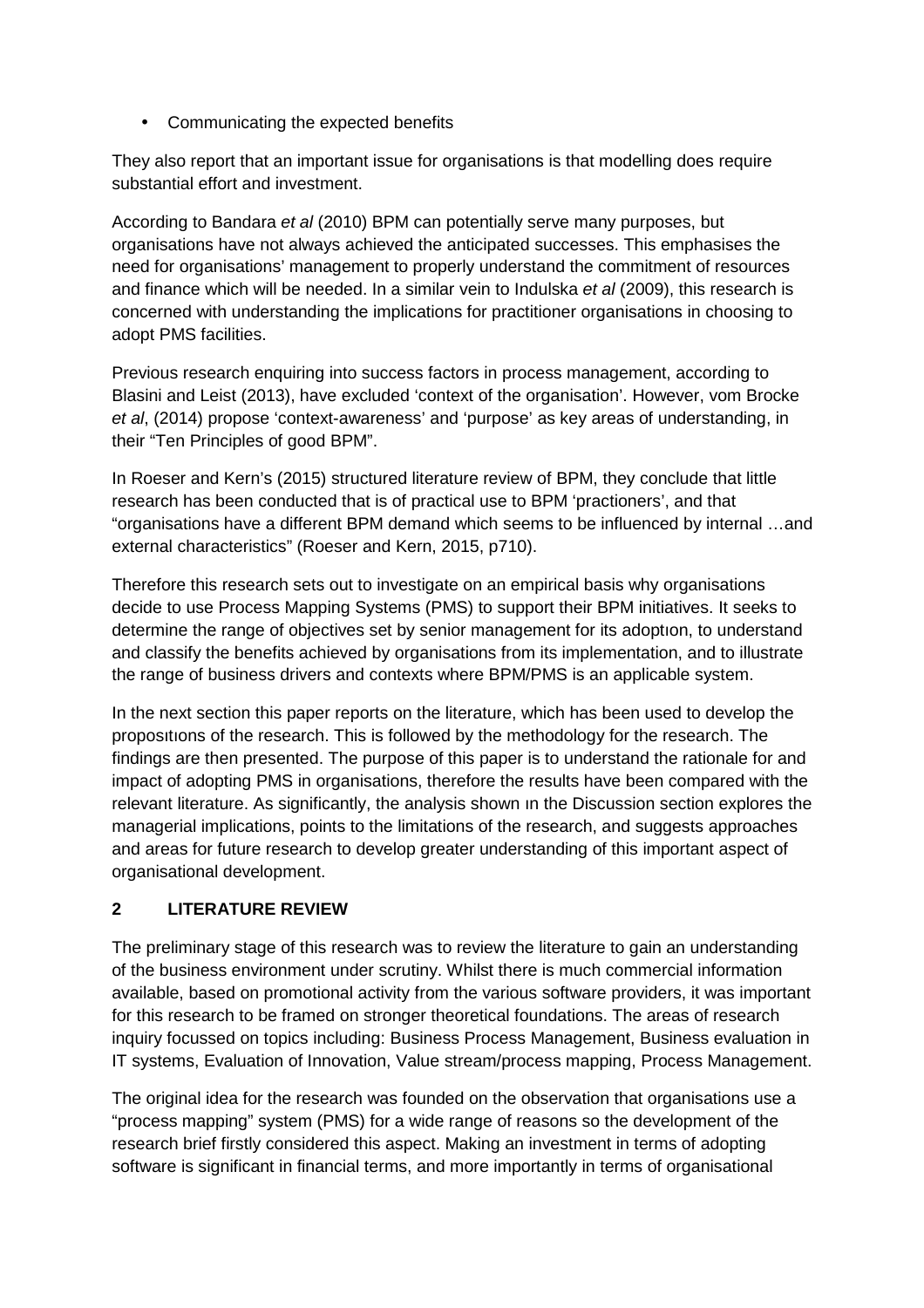resources and time. As vom Brocke et al (2014) state – "The 'principle of purpose' highlights the role of BPM as a management method to achieve organizational change and create value. It indicates the requirement of BPM to align with a strategic mission and goals. It is particularly important as it focuses on the ability of BPM to create transparency about the business and the organizational system'' (vom Brocke et al, 2014, p537pp).

Which leads to the key question of this paper – why do organisations decide to use such a BPM/PMS system?

A good starting point for this discussion is to review instances where organisations have made decisions in similar operational contexts. Firstly, Serrano et al (2008) investigate the use of Value Stream Mapping (VSM) as a technique for re-designing and improving production systems. One of the key aspects of applying VSM is to map processes under investigation; hence not dissimilar to BPM. It is interesting, that whilst the topic being researched would initially have impact only on the specific areas of the operation in its six cases studies, they report that the companies being investigated did not generally take too long deciding where to apply the technique, "there were not any long debates about selection" (Serrano et al, 2008, p4424). They also report that the case companies looked for 'easy wins'; this was interpreted by the researchers as demonstrating a lack of ambition. However, the case companies justified their choice and selection criteria because of the "lack of real perceived benefit to pay back the implementation effort" (Serrano et al, 2008, p4425).

Wang et al (2009) approach the issue from a different perspective. Their paper on process mapping is predicated on the fact that processes should be driven by business policy; they propose a new framework/methodology for this. They underline the imperative that this correlation of operational practice with business policy is crucial for modern organisations. To emphasise this point they report that much process mapping has previously been carried out in an ad-hoc manner. They conclude that organisations could not have fully achieved the benefits possible from such an investment in resources and time. Their research therefore suggests that organisations do not have a fully articulated understanding of the benefits of PMS.

According to Trkman (2010), when investigating Business Process Management (BPM) organisations "should carefully study their contingencies and appropriately align their BPM programs" (Trkman, 2010, p126). Therefore, it is an imperative of management to understand that the use made of process maps in an organisation is to achieve their strategic intentions. However, Mukhopadhyay and Kekre (2002) take the view that, as with many applications of software, there is often limited understanding of the real impact on the organisation. Quoting Kekre et al (1999) they report "adoption decisions are made in faith" (Mukhopadhyay and Kekre, 2002, p1302).

Through a different lens, Benner (2009) adds a significant note of caution - that process management practices may enable the improvement of existing capabilities, but potentially act as a brake when the business environment is more dynamic. What, within an organisation, starts out as a mechanism for improving operational activity could become a drain on the dynamism of the organisation. In an interview (Kohlborn et al, 2014), Michael Rosemann takes a different perspective by discussing the idea of ambidextrous business process management. He outlines the two facets: (1) exploitative, meaning creating effective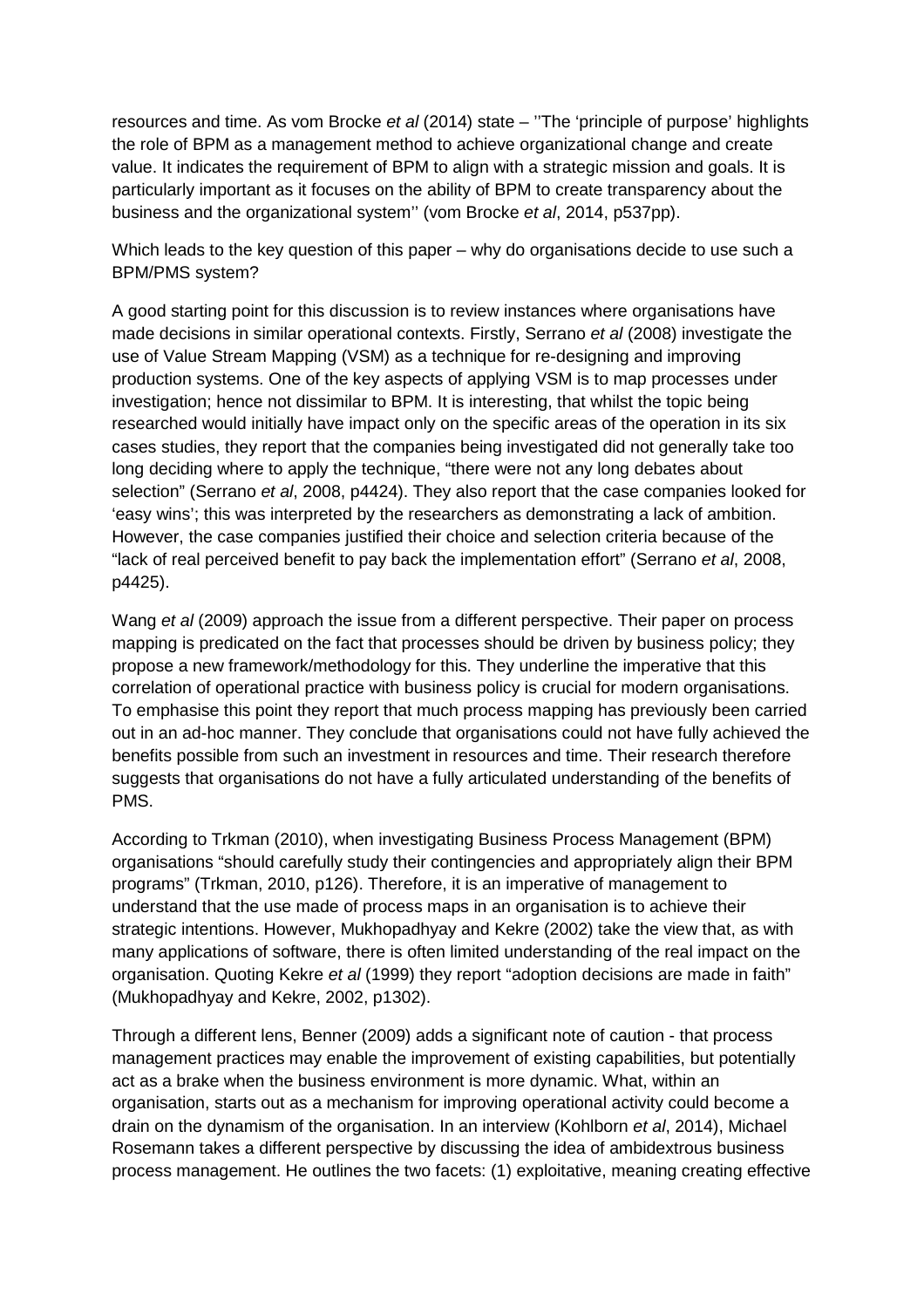processes, and (2) an explorative approach where the emphasis is on process innovation; but stating "explorative BPM is a topic in very few organisations" (Kohlborn et al, 2014, p636).

Indulska et al (2009) conducted a wide-ranging research project to explore the understanding of the perceived benefits to be achieved through the modelling process. Their research included three participant groups – academics, vendors (of process modelling systems) and practitioners. They concluded that whilst there was overlap across the three groups regarding perceived benefits, their results also shows divergence. As for the practitioners (the current research sample), the top three perceived benefits were – "process improvement, performance management, followed by understanding" (Indulska et al, 2009, p8). Further it is interesting to note that they additionally classified their results of the benefit factors using a framework developed by Shang and Seddon (2002).

Some assessment of the feasibility of an innovation (in the implementing organisation) is normally necessary before resources are committed to such projects. Bunduchi and Smart (2010) discuss other methods to categorise the benefits of such system implementations. Their report offers a framework for the classification of benefits into operational (direct or indirect) and strategic (Bunduchi and Smart, 2010). They expound the examples of cost reductions and improved operational performance, and developments in relationships between supply chain members, to illustrate those classifications respectively.

However, vom Brocke et al (2014) report "there is still a lack of knowledge on essential principles that support … BPM initiatives at a strategic level" (vom Brocke et al, 2014, p532). From their research they posited the idea of '10 Principles of Business Process Management', of which two principles – 'context-awareness' and 'purpose' have resonance with this research topic.

It is important to differentiate between - the use of BPM in a *strategic manner*, often investigated in the literature as maturity and governance (e.g. Gobbi de Boer et al (2015); Hernaus et al (2016)) - and the *strategic use* of BPM, for purposes of making corporate changes and developments in their organisation, as in this paper.

Therefore to test this aspect of the research Proposition 1 is posited.

Proposition 1: Organisations have clearly defined their business objectives for implementing PMS.

If we assume that an organisation deciding to implement a process mapping system has defined objectives for its use, then it would be expected that the organisation would develop/have developed an understanding of its potential usefulness to the organisation.

Lepmets et al (2012) suggest that the opportunity to review processes, which installing a process mapping system does, can contribute to the overall correlation of the goals of the organisation and how it conducts its business. Supporting this view is that, a key aspect of process mapping is the gathering together of the information that correctly describes the activities of processes used in an organisation. As reported by Serrano et al (2008) this form of mapping enables information to be shared in 'a common language'. Further it can act as a starting point for the strategic development, hence creating the knowledge infrastructure for ongoing improvements.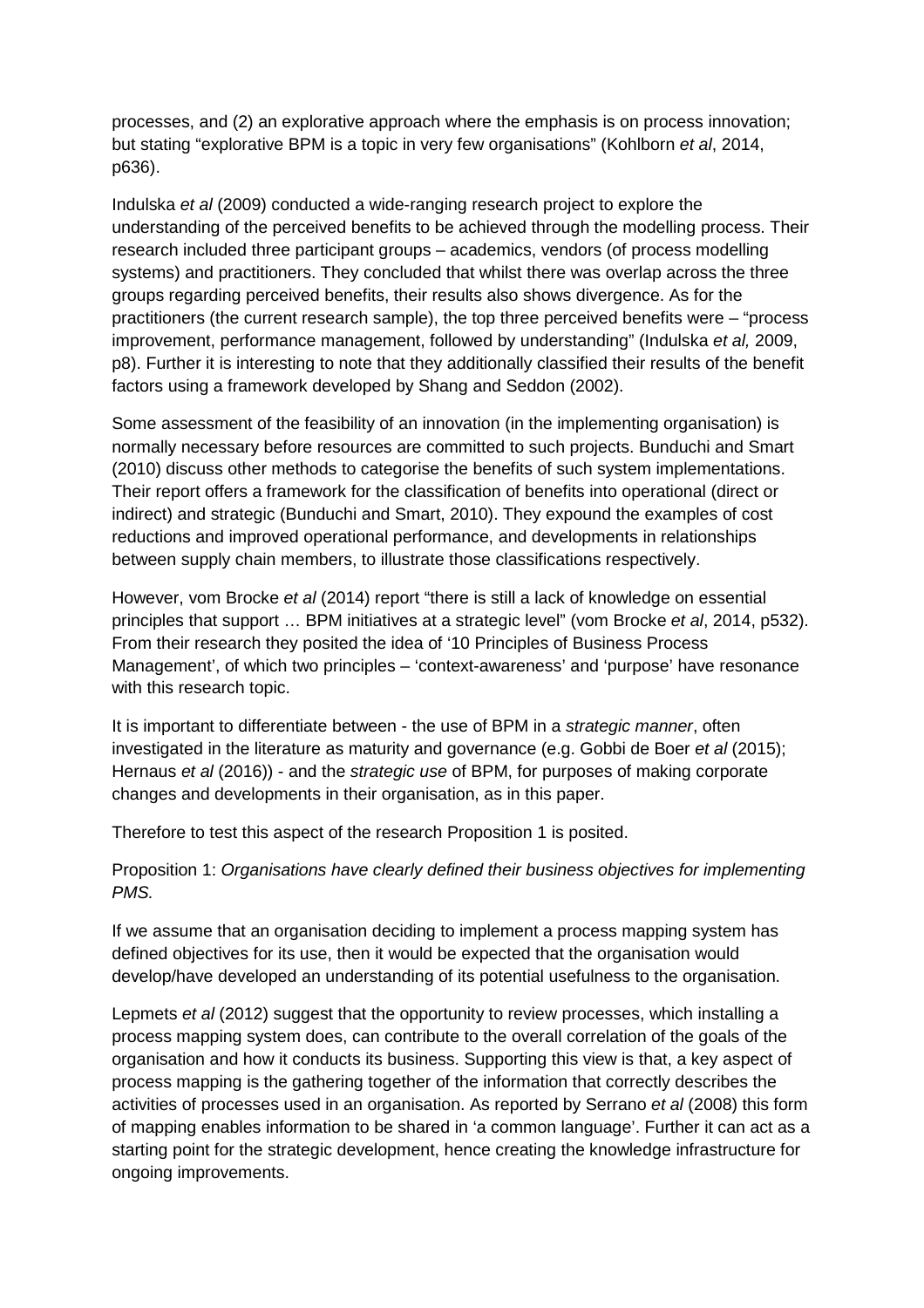According to Wang et al (2009) process mapping has traditionally been carried out by using analytical (gathering factual evidence) or participative (interviewing process operators) approaches. They highlight that process mapping systems have "enabled organisations to view processes graphically at any level of detail and complexity" (Wang et al, 2009, p267)

Whilst this is a time and resource consuming activity, according to Rummler (2009) as reported by Lepmets et al (2012) when "'projects are conducted directly with senior executives of the business units, things will happen quickly, with no resistance, focussing on critical business issues such as total customer satisfaction, value creation and business growth" (Lepmets et al, 2012, p1443). If there is some form of 'strategic intent' for the use of process mapping, then it has potential to have a wide impact upon the operations of the organisation, and possibly in its external environment (e.g. customers, partner organisations).

One of the drivers for documenting processes has been, for many organisations, the adoption of ISO9000 accreditation, according to Benner (2009). Exploring the recognition of accrued benefits, in terms of efficiency gains, has encouraged organisations to spread the application of ISO9000 beyond the initial area of implementation, the manufacturing department; citing areas of business activities such as: purchasing, product development, and resource allocation. This suggests that organisations come to understand the benefits of such a process having 'tried it out', in the manner reported by Rogers (1993).

In their investigation on the perception of benefits relating to the adoption of EDI, Jimenez-Martinez and Polo-Redondo (2004) highlight that quantifying benefits is difficult. However, as such a project progresses, changes in perception of the benefits come about as the facilities are used.

This discussion leads to the following propositions -

Proposition 2: Understanding of the usefulness of PMS to the organisation is developed ante implementation of the project.

Proposition 3: Understanding of the usefulness of PMS to the organisation is developed post implementation of the project.

The core purpose of mapping processes in organisations is to record, verify and ultimately disseminate the information relating to the process within the organisation. The aspect of making the facilities to provide widespread access to process maps is synonymous with diffusion**.** 

Rogers (1993) develops this concept by reporting that 'key adopters' affect the level of diffusion. As summarised by Melville and Ramirez (2008) diffusion can be described as a 'dominant paradigm' in which the rate and pattern of adoption and diffusion is predicated upon the nature of an innovation and the adopter organisations. Previously, Tornatzky and Fleischer (1990) comment that the external environment is a possible driving factor; further to this Cooper and Zmud (1992) indicated that the relevance of the technology and the work context should also be considered (Cooper and Zmud, 1992, p137).

Supporting this idea Bunduchi and Smart (2010) report that "what represents 'successful implementation' is dependent on the stage of technological development" (Bunduchi and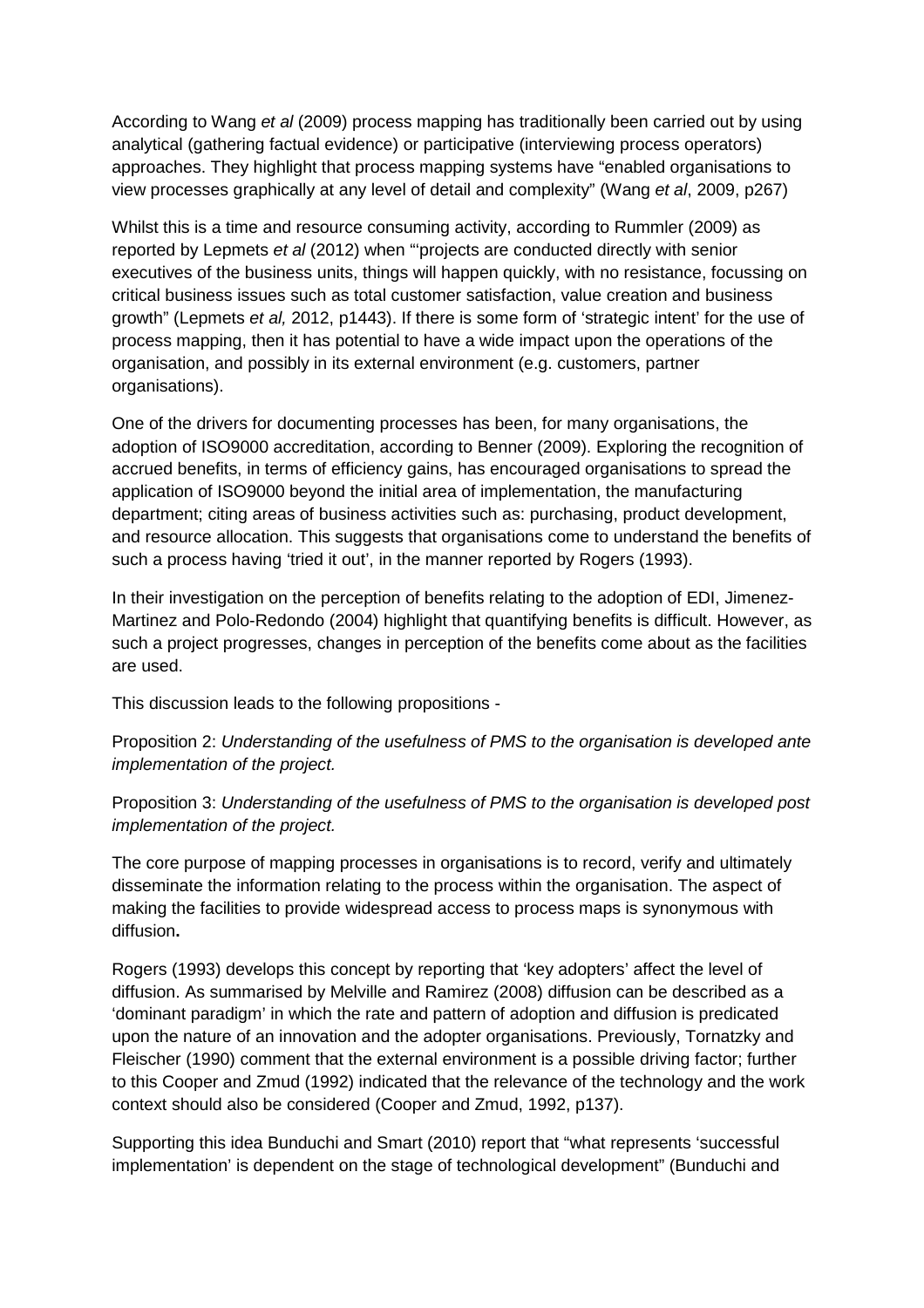Smart, 2010, p49). The level of diffusion and the maturity of the innovation will impact on the driving factors for its use and the benefits derived from it.

In their paper Hollenstein and Woerter (2008) state that diffusion can be categorised as inter- or intra-firm diffusion; relating to the intensity of use. The area under investigation in this paper focusses on the use of a PMS by an organisation and accepting the terminology for intra-firm diffusion, here the term inter-firm is used to represent – between organisations. Whilst Hollenstein and Woerter's (2008) research investigates the adoption of E-commerce, they comment upon the potential for the functionality, and that this will be a factor in the intensity of its usage – and subsequently the level of intra-firm diffusion. They also report that the anticipated benefits are a "highly important incentive" (Hollenstein and Woerter, 2008, p560) for the intensive use of such functionality. Implicitly, this leads to Proposition 4.

Proposition 4: The greater the level of diffusion of the PMS across the organisation's operations the greater the level of business benefit achieved in using PMS.

Whilst the diffusion of a PMS and its accessibility across an organisation is significant, such a system needs to be evaluated in a broader context.

As an illustration of diffusion, Tzeng et al (2008), in their exploratory paper focussing on the assessment of adopting IT, used the context of introducing RFID into healthcare practice. Their paper addresses two aspects – how should enterprises evaluate the strategic implications of adopting RFID; and developing a framework for its evaluation.

Further, as Melville et al (2004) report IT has become an important aspect of managing organisations; therefore it is important for organisations to understand the benefits accruing from an investment in PMS. Moreover, Rhee and Mehra (2006) emphasise - the successful implementation of such facilities "is predicated on coupling the organisation's strategy with its business processes".

In the arena of software development, Lepmets et al (2012) attempt to understand the role of process improvements on the impact of organisational goals. From their review of the literature the following points can be made. Firstly, according to Barreto and Rocha (2010) strategic alignment may be achieved if strategic goals are broken down into medium-term goals, and subsequently short-term operational goals. These strategic goals must be defined and communicated to achieve success in the organisation Barreto and Rocha (2010). Secondly, as for the measurement of these goals, Lepmets et al (2012) illustrate with examples that these approaches can become embedded in the specific technology, and thereby become difficult to review in the broader context of the overall organisation.

What can be drawn from their results is that "there is little knowledge and experience in practice about how to align operational and business goals" (Lepmets et al, 2012, p1448). Additionally in the context of value stream mapping, Serrano et al (2008) report – a "lack of correlation between success and failure …and the issue(s) under analysis" (Serrano et al, 2008, p4422). These suggests that it is the capabilities of evaluation by the organisation that are key considerations, rather than the technology itself.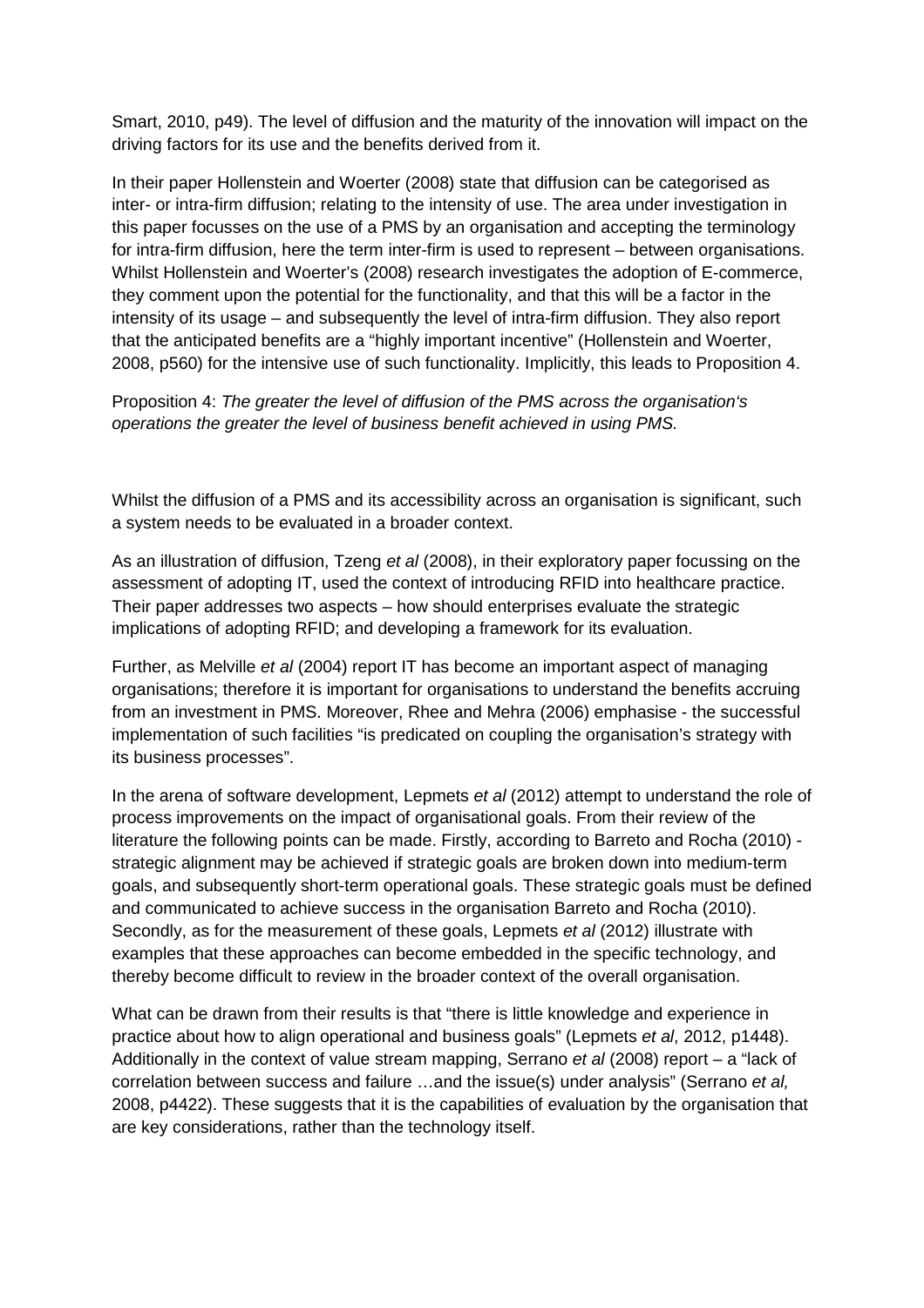However, as discussed above, Bunduchi and Smart (2010) have indicated some measures of assessment for IT innovations. To summarise here, their research describes – direct, indirect and strategic benefits. Similarly costs associated with process innovation adoption cover areas such as: capital, implementation, and relational costs. Jimenez-Martinez and Polo-Redondo (2004), in their investigation of implementing EDI, caution that direct and indirect benefits are easier to establish in the minds of users than those associated with developing strategic benefits.

At a more detailed level Herzog et al (2007) report that whilst process mapping tools are only a first step in organisational/operations developments, other factors such including employee involvement are as important. This is supported by Hung (2006) reporting that another measure of the positive impact of PMS is the involvement of people, whether they are executives or staff. Having appropriate tools, linked with knowledge and skills, should enable an organisation to enhance its performance. Similarly he reports that having operational activity aligned with strategic objectives can support organisational success.

Saad et al (2012) investigate process management from an accounting perspective, in particular how process performance can be included into company reporting. They note that mapping processes makes processes 'visible', and this transparency of a process "not only facilitates understanding... but improves the ability to control it" (Saad et al, 2012, p14). They recognise that organisations actually adopt various performance reference models, e.g. SCOR (Supply-Chain Operations Reference Model (2006)). In their concluding remarks they encourage organisations to report formally on performance metrics in their organisation.

Whilst acknowledging that rigid adherence to recorded processes can stifle strategic development in organisations, Benner (2009) also asserts that as process-focussed approaches become more embedded in organisations, it becomes increasingly necessary to understand their impact on the organisations' ability to adapt to changing environments. This idea is supported by Rosemann (Kohlborn et al, 2014), that these approaches can also be used for developing the organisation's capability for innovation.

The literature discussed here points towards the imperative to manage technology of this kind carefully; although these have been concerned with other forms of technology, e.g. EDI, RFID and concepts such as Business Process Reengineering, Lean and VSM. The literature has revealed little on evaluating the applied use of process management systems as a means of strategic development of an organisation. This is underlined by Rosemann's statement that 'previous research had been focussed on tools, systems and techniques' (Kohlborn et al, 2014, p635).

To understand the nature of this and what organisations actually do in terms of assessing the value of PMS, the following proposition has been formulated.

Proposition 5: Organisations evaluate the strategic impact of their PMS project using predetermined frameworks.

## **3 METHODOLOGY**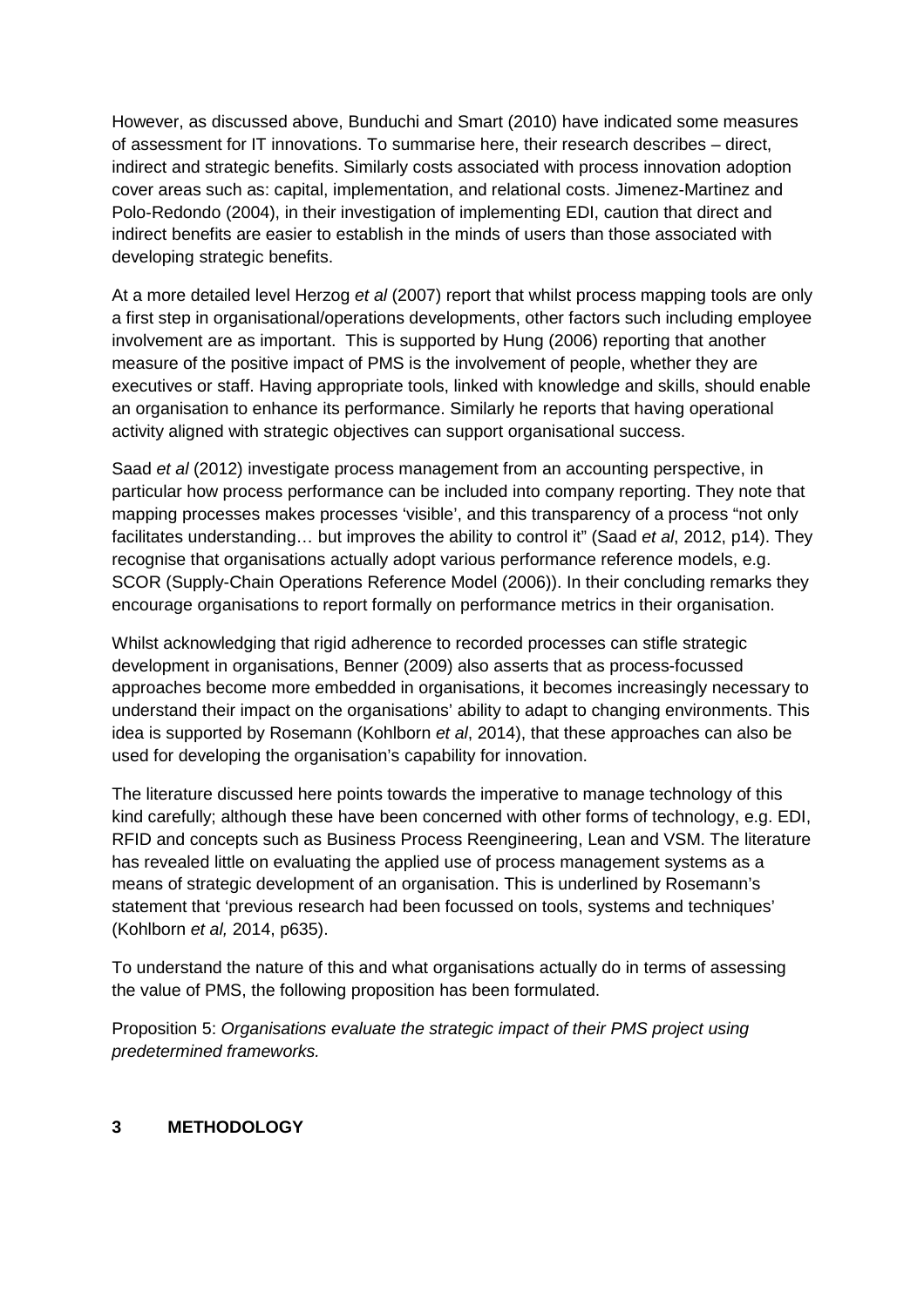This is intended to be an exploratory project, based on empirical research. Following initial interest in the topic a research plan was discussed with a PMS software company to act as a gateway to respondent organisations. A selection of client organisations were chosen to provide a range of industries/sectors to be included in the research at this developing stage. The ten organisations interviewed covered the following sectors: agriculture commodity trading, banking, construction, engineering, engineering services, local authorities, logistics, and software development. The sample chosen is wide-ranging so as to offer a broad insight, without the dominance of industry traits from any one specific sector.

The respondents were all senior PMS project managers who had responsibility for the PMS project in their organisation, mostly for the life-time of the project. This reflects Shang & Seddon (2002) that in evaluating the benefits of enterprise systems "the business manager (the middle level of Anthony (1965)'s pyramid) have a comprehensive understanding of both the capabilities of the system and the business plans for system use" (Shang & Seddon, 2002, p274).

The data collection process was conducted by telephone interview using a semi-structured questionnaire approach (See Appendix A: Process Management Research – Interview Framework). The respondents were contacted and interviewed over a three month period. Interviews lasted approximately one hour, and data was recorded to ensure accuracy and understanding.

The main purpose of this paper is to develop an understanding of the rationale and impact of PMS in organisations. The literature was used to develop the propositions of the research, thereby bringing focus to areas for questioning; and the results have been compared with the relevant literature. Since the data was collected at an early stage the review of the literature was continued, and brought to bear on the understanding of the data; and further used in the classification and analysis of the results. This leads to a broader understanding of the issues investigated; and further acts in part as a validation or contradiction of the more recent research. As significant, the analysis shown in the Discussion section, points to the areas where the benefits accrued from using a PMS system can be investigated further. Following the data collection the responses were collated and reviewed. Responses were grouped into similar findings/themes as reported below under the heading relating to the four key proposition areas of research.

Firstly the coding of the objectives, or anticipated benefits for the PMS system was considered using the model developed by Bunduchi and Smart (2010) of classification as – direct and indirect, [although to convey greater contextual awareness, based on the interviewees responses the terms - Internal and External have been used], and Strategic benefits. Further interrogation of the data identified more focussed themes within these classifications using the Shang and Seddon (2002) framework, post data collection to review and understand responses relating to the key research issues.

The interviewed organisations are sufficient to provide an overview of the range of responses, but not statistically significant to provide sector specific analysis.

The second element was that of understanding of the usefulness of a PMS system; the data was brought together from a number of the interview questions. The aspects that were considered for addressing this topic included – length of time the system had been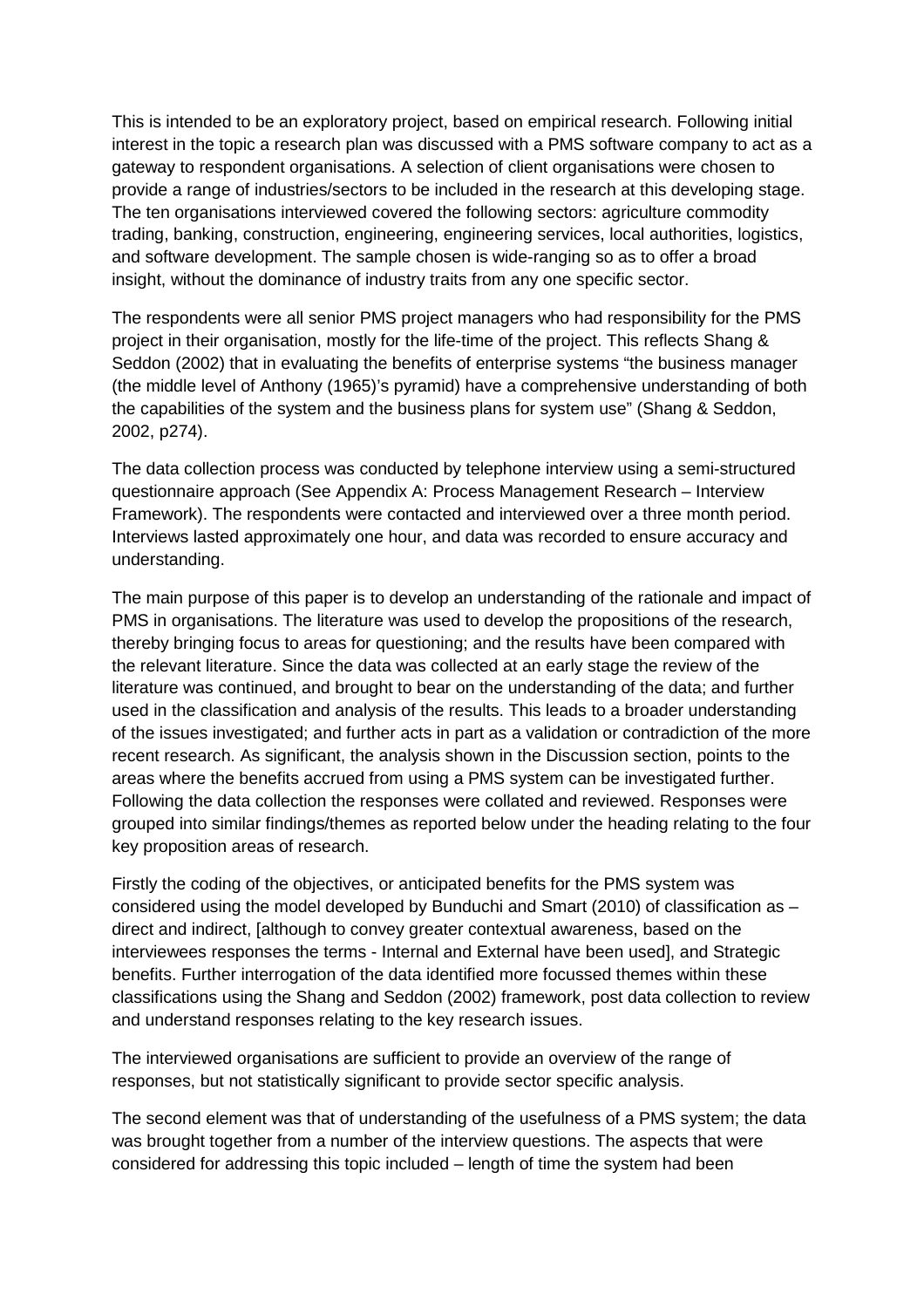installed/implemented, the reaction from users/managers/directors towards the implementation, and the approach to its implementation, or how it had been adopted.

The third aspect – diffusion, was, in comparison to the previous theme, more factually based, considering the extent to which the PMS had been implemented and adopted in use. The scope and intensity of diffusion is discussed below.

The fourth area related to the nature and means of evaluation of the PMS in terms of the benefits achieved by the organisation. Here again, the framework adapted from Bunduchi and Smart (2010) was used to classify the benefits (direct, indirect, and strategic), with additional classification using the Shang and Seddon (2002) framework. The results were also compared with the perceptions of the practitioner's group from the Indulska et al (2009) paper.

The benefits were coded from the interviewees' responses rather than any classification imposed by the respondents themselves.

# **4 RESULTS**

The data was gathered from Process Management project managers, from a varied range of industries from eight business sectors, based on a series of semi-structured interviews. These were used to guide the discussion in which the data was gathered - to develop an understanding of the context of the interviewee's project environment; and to gather the data required to test the research propositions. The results identify a range of responses relating to the varied business operations, however the sample is not sufficient to give statistically significant sector analysis.

## 4.1 Organisational objectives for the use of a PMS System

The responses regarding the original objectives set for the organisation's PMS project have been examined using the Bunduchi and Smart (2010) framework. The data appears to group the responses under two heading, internal and external. These 'Original Business Objectives' are shown below in Tables 1 and 2; with the additional comparison using the Shang and Seddon (2002) framework.

| <b>Internal Objectives / Benefits Sought</b> |                |                                                                                                            |  |
|----------------------------------------------|----------------|------------------------------------------------------------------------------------------------------------|--|
| Bunduchi & Smart                             | Shang & Seddon | Method/Approach                                                                                            |  |
| Consistency of<br>Processes                  | Operational    | Internal mapping of procedures for in-<br>$\bullet$<br>company use<br>Standardise processes for consistent |  |
|                                              | Managerial     | delivery of service to customers<br>Move away from paper-based procedure<br>documentation                  |  |
|                                              | Organisational | Uncovering the "unknown" (processes).                                                                      |  |
|                                              |                |                                                                                                            |  |
| <b>Visibility of Processes</b>               | Operational    | Implement a system for capturing and<br>mapping process information                                        |  |
|                                              | Organisational | Create 'one source of truth'                                                                               |  |
|                                              | Organisational | Create a common operations<br>understanding                                                                |  |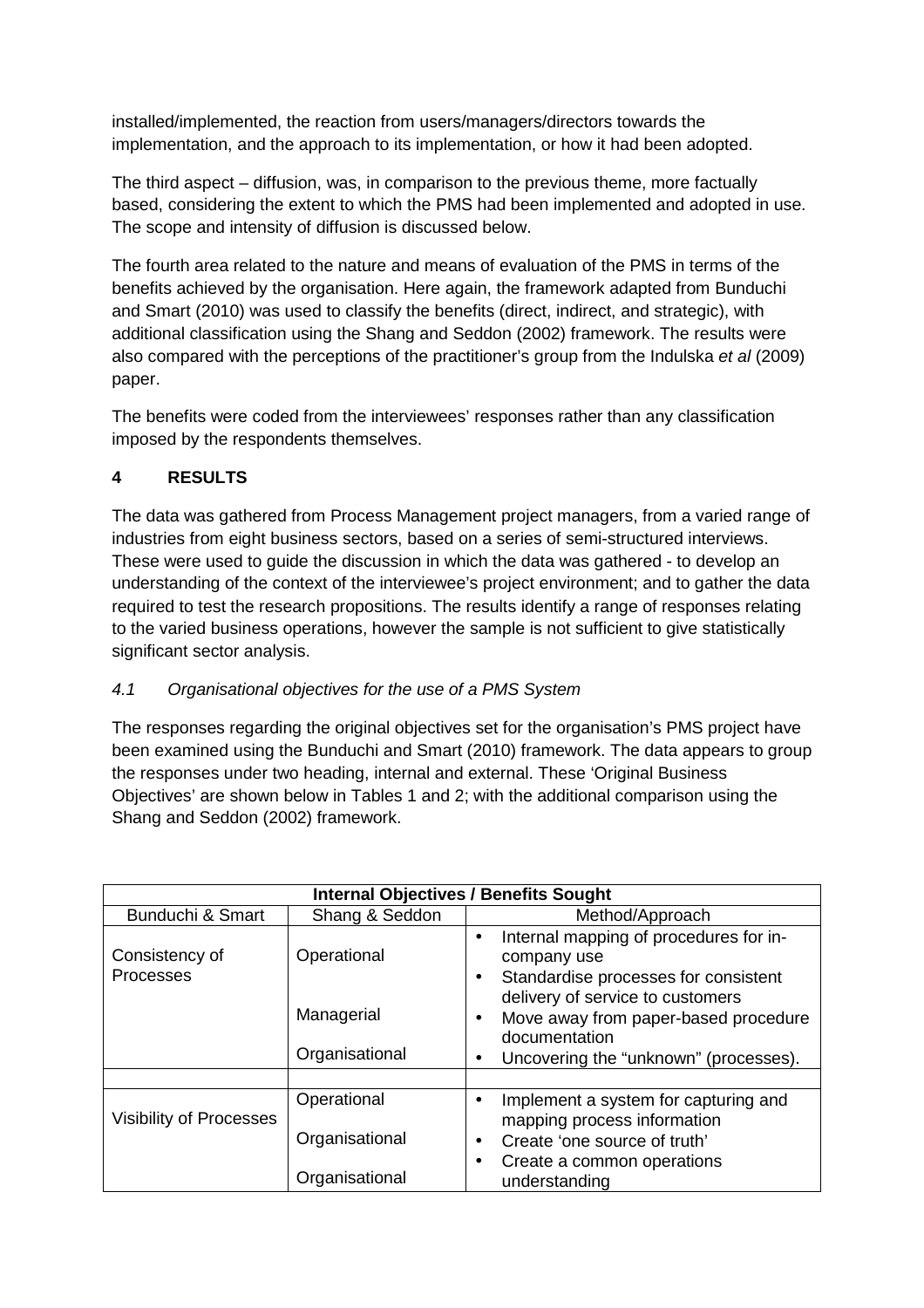|                               | Organisational                                               | Create a 'process orientation' in the<br>organisation.                                                                                                                                                                                                                                                      |
|-------------------------------|--------------------------------------------------------------|-------------------------------------------------------------------------------------------------------------------------------------------------------------------------------------------------------------------------------------------------------------------------------------------------------------|
| Organisational<br>Development | Organisational<br>$-1/$<br>$-1/$<br>Operational<br>Strategic | Enable an approach for business<br>٠<br>improvements/development<br>Documented processes<br>$\Omega$<br>Ease of understanding processes<br>$\circ$<br>to drive improvement activity<br>Create a tool for staff training<br>$\circ$<br>Basis for planning other<br>$\circ$<br>operational systems (ERP, CRM) |
|                               | Organisational<br>$-1/$<br>$-1/$                             | Enable the merger of two distinct<br>operations departments<br>Create a common understanding<br>$\Omega$<br>of the new business model<br>Create new operational<br>$\circ$<br>processes.                                                                                                                    |

Table 1: Original Business Objectives - Internal

| <b>External Objectives / Benefits Sought</b> |                          |                                                                                                                                                                                                                                                                                                                      |  |
|----------------------------------------------|--------------------------|----------------------------------------------------------------------------------------------------------------------------------------------------------------------------------------------------------------------------------------------------------------------------------------------------------------------|--|
| Bunduchi & Smart                             | Shang & Seddon           | Method/Approach                                                                                                                                                                                                                                                                                                      |  |
| Compliance                                   | Organisational<br>$-1/-$ | Create a capability to ensure adherence<br>to industry standards in operations<br>activities such as: Food Standards, HSE<br>compliance, ISO9001, ISO1401<br>To enable operation in particular<br>industries/sectors: without the capability<br>to demonstrate process management,<br>participation is not possible. |  |
| <b>Liability Management</b>                  | Organisational           | Document process activity to manage<br>commercial risk in product<br>launch/release                                                                                                                                                                                                                                  |  |
| <b>Customer Service</b>                      | Strategic<br>$-1/$       | Ensure consistent and effective service<br>delivery for customer assurance (end-to-<br>end processes)<br>Create a unique selling proposition<br>(USP), a differentiating factor in the<br>operating industry.                                                                                                        |  |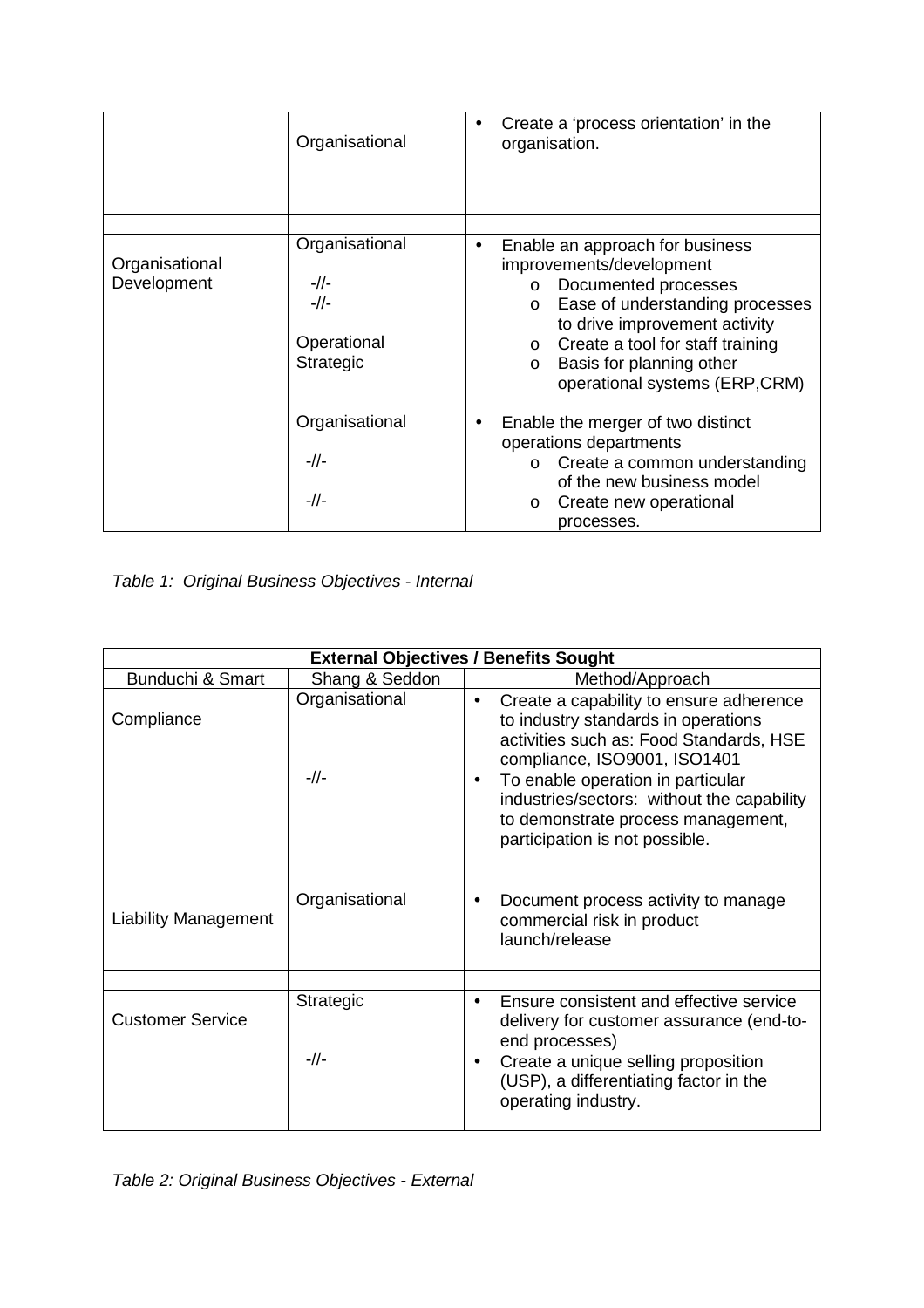## 4.2 Understanding the usefulness of a PMS System

The timescales reported amongst these respondents for adopting a PMS system ranged from 3 to 9 years. These projects are on-going; organisations acknowledge the usefulness of PMS but they also recognise the on-going need for process improvements in their own operations.

The initial objectives for introducing PMS has either constrained or galvanised the level of urgency for its implementation. In some organisations a PMS approach has been greeted with initial enthusiasm but then left to flounder; with reasons given including: lack of management commitment, lack of authority or ownership in middle management, the project implementation team staffed with inexperienced personnel.

Regarding the actual implementation a few organisations have gone for the 'big bang' approach; more than one organisation reported an initial trial of the system followed by a concerted effort to bring the process library into current use within a 3-4 month timescale. Other organisations have used a "staged rollout" approach, thereby gaining experience and expertise for future development.

In addition, an interesting area for the research uncovered the scope of processes or functions to which the PMS had been applied within the respondent organisations. Most organisations have carefully selected this, either by particular departments (e.g. Human Resources), or by process functions (e.g. Sales Order Processing and Fulfilment, Repair and Maintenance).

Whilst organisations have used PMS to develop knowledge and understanding of their processes, others now see the mapped processes as an enabler, e.g. to communicate process requirements for information systems development. One organisation reported that the clarification of processes in the organisation is now being used to support the selection of other enterprise software (i.e. ERP systems).

In terms of actually using the PMS, respondents relate that an important aspect in mapping the process is the number of levels at which processes are mapped. By having too many levels the process library becomes unwieldy, cumbersome and consequently lacks usability. If there are too few levels the process map becomes too superficial and unhelpful in attempting to understand 'how the process works'. Many of the responding organisations have, through an iterative process consolidated their approach by mapping at 3 levels – enabling both the organisational overview, and the relevant level of activity detail to achieve correct process delivery.

Organisations have discovered that having "Level 1" maps give an overview of the organisation's processes. This provides a clear oversight of the organisation, and has been a key feature in gaining the support of senior managers. It also highlights the necessary understanding of the complexity and the interfaces of processes which deliver operations and service.

All the organisations recognised, at some point during the investigation / implementation cycle, they needed to make a firm commitment for implementing PMS. Most organisations have reported greater support, especially from senior management, once their 'Phase 1' or 'pilot system' has been implemented and 'bedded-in'. The discussions on this change of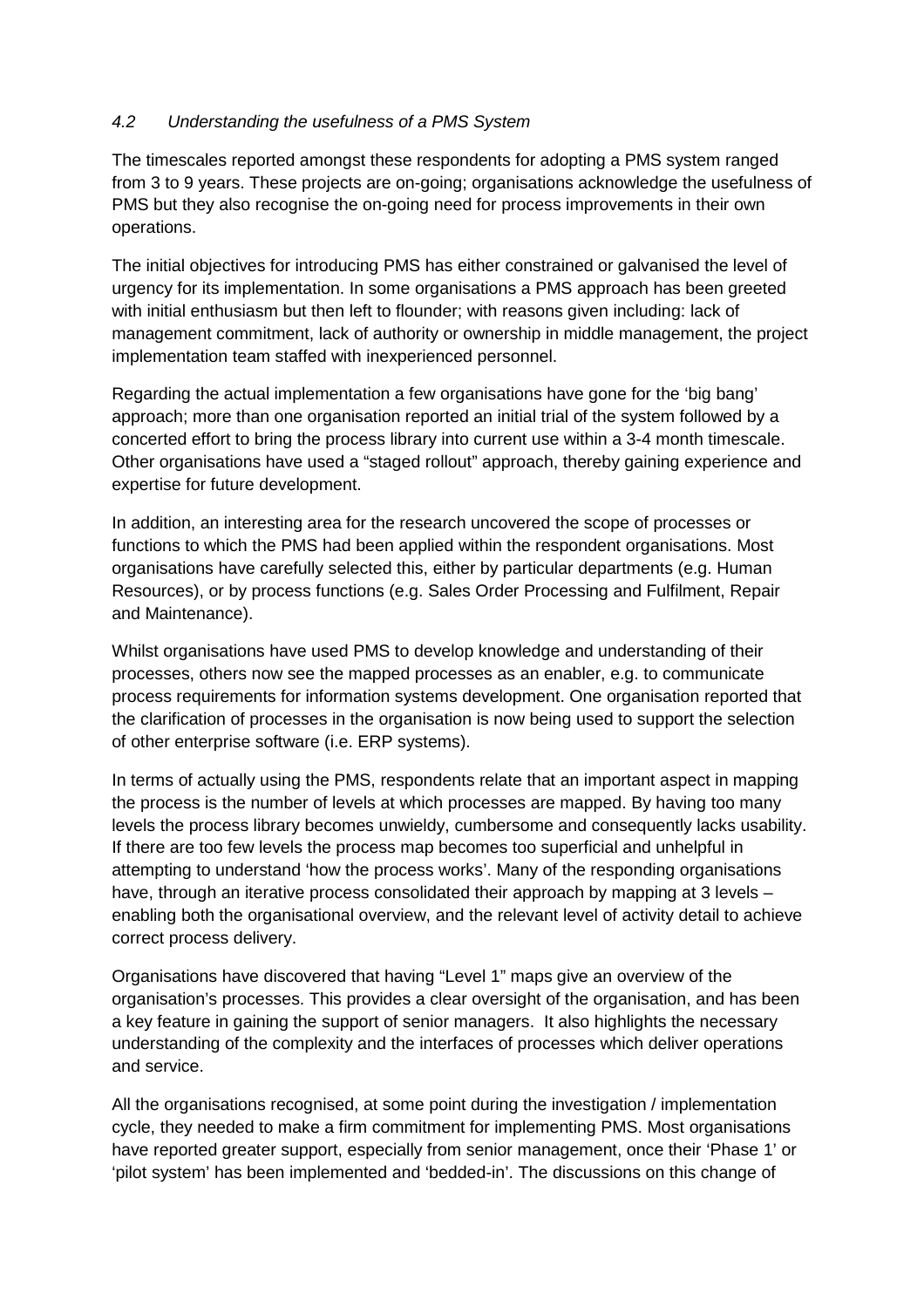impetus following initial implementation led to a breadth of data relating to this theme, based upon the opinions of the respondents and adding to the purely factual data.

Organisations often find there is reluctance amongst either senior managers, middle managers, or the operational staff in committing to the PMS project. The key means to overcome this reluctance, for the middle managers and staff, were – good communications, training, user involvement in process mapping development, and more broadly, fully recognising the scope of the desired implementation. This was supported in many cases by the installation of process owners, reflecting the experience of Trkman (2010), which "can also increase the inclusion and commitment of middle management to BPM" (Trkman, 2010, p129).

As for senior managers, with greater insight from a 'pilot system' they perceive the benefit and impact that PMS has in their organisations. The real value and usefulness of PMS - with access to process libraries - consolidates the wider, strategic impact on the organisation's operation, in the minds of senior managers. This reflects Indulska et al (2009) in recognising the potential difficulties of achieving executive management support, as these comments relate to the time - post implementation.

Furthermore, managers recognise that PMS and the process library can act as a driver for on-going improvements in organisations. An example of such commitment was where an incoming senior manager created the affective environment for the project's success characterised by the respondent as changing from "**if** it will happen" to "**when** it will be done".

## 4.3 Diffusion of the PMS system

Senior management's active support enables organisations to gain from the significant benefits possible of using organisation-wide process libraries. One organisation highlighted the positive impact of PMS, in their monthly Management meetings  $-$  "it is now a standing item on the senior managers' agenda". The capability to see the organisation from a process perspective gives clarity; and re-enforces the responsibility that process managers have, to ensure consistent performance in service delivery.

To achieve greater involvement some organisations have trained process owner groups, reflecting Hammer and Stanton (1999). These groups create and manage their area of the process, and the process library, and this has encouraged greater diffusion across the organisation. This has worked well, enabling departments to recognise and understand interdepartmental interfaces, and to develop coherent process maps across departmental boundaries.

However, in others this has caused difficulties. When PMS is extended beyond the original project scope into additional areas of the organisation some respondents have discovered that different methods are used for the same process in different departments.

Diffusion has also occurred beyond the organisation boundary. Some organisations report that they use the PMS as part of their contract negotiations to show how work will be managed / carried out. This has proved to be useful when bidding for contracts themselves, and even more significantly when bidding jointly with partner organisations.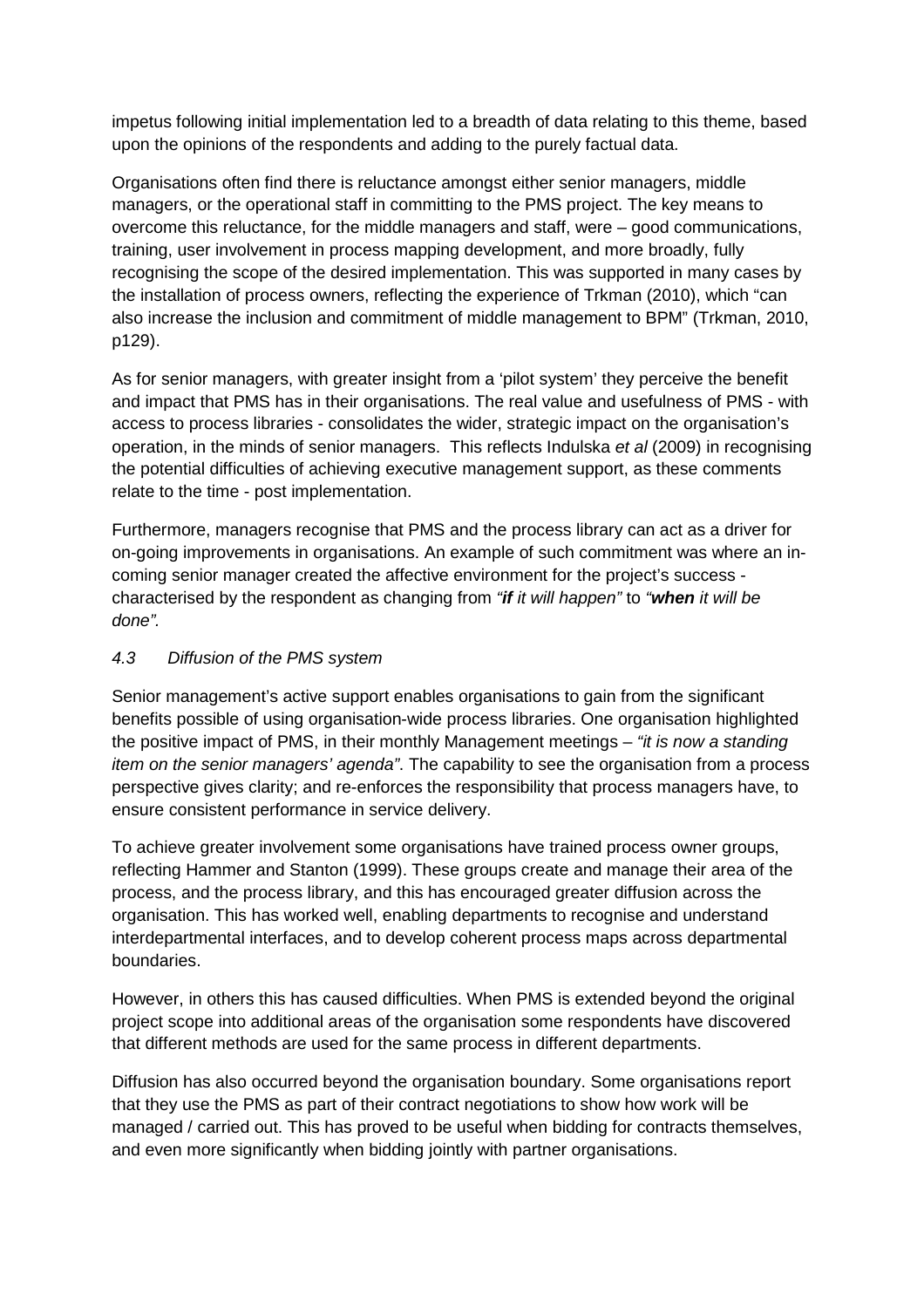## 4.4 Evaluation of the PMS system

To underline the importance of a PMS to organisations – in the words of one respondent PMS is how "we describe and manage the business", it has become a crucial facility in managing and developing the organisation's operations.

In a more general manner almost all the organisations surveyed report benefits from using PMS. It is interesting to note however that very few employed any specific means of evaluating its impact as a system. The only exception to this are those organisations reporting benefits in simple financial terms, e.g. savings of £100,000 p.a. in ISO9000 accreditation auditing fees.

Even so, organisations do report a range of less quantifiable benefits which they believe point to its success; these are reported in Table 3.

| <b>Classification of Benefits</b> |                                                                                                                             | <b>Factors Reported</b>                                                                                                                                                                                                                                                                                                                                                                                                                                                                                                                                                                     | Explanation                                                                                                                                                                   |
|-----------------------------------|-----------------------------------------------------------------------------------------------------------------------------|---------------------------------------------------------------------------------------------------------------------------------------------------------------------------------------------------------------------------------------------------------------------------------------------------------------------------------------------------------------------------------------------------------------------------------------------------------------------------------------------------------------------------------------------------------------------------------------------|-------------------------------------------------------------------------------------------------------------------------------------------------------------------------------|
| <b>Bunduchi</b>                   | Shang &                                                                                                                     |                                                                                                                                                                                                                                                                                                                                                                                                                                                                                                                                                                                             |                                                                                                                                                                               |
| & Smart                           | Seddon                                                                                                                      |                                                                                                                                                                                                                                                                                                                                                                                                                                                                                                                                                                                             |                                                                                                                                                                               |
| <b>Direct</b>                     | Operational<br>Operational<br>Operational                                                                                   | Reduced auditing costs<br>$\bullet$<br>Faster access to relevant<br>$\bullet$<br>process information saving<br>time and resources<br>Counting the number of<br>$\bullet$<br>Process Library accesses<br>(expression of level of<br>usage)                                                                                                                                                                                                                                                                                                                                                   | Cost savings and<br>usage, based on the<br>electronic handling<br>and accessibility of<br>information about an<br>organisation's<br>processes through the<br>adoption of PMS. |
|                                   | Organisational                                                                                                              | Access to the Process<br>$\bullet$<br>Library when/where needed<br>(e.g. 24 hours/day, remote<br>access inside and outside<br>the organisation's own<br>premises)                                                                                                                                                                                                                                                                                                                                                                                                                           |                                                                                                                                                                               |
| Indirect                          | Organisational<br>Organisational<br>Operational<br>Managerial<br>Operational<br>Organisational<br>Operational<br>Managerial | Process Library as "one<br>$\bullet$<br>source of truth" for how we<br>do things<br>Consistency of processes<br>$\bullet$<br>recognised by auditors<br><b>Enquiry calls to HR Dept</b><br>$\bullet$<br>reduced by 80%<br><b>Managing Risk more</b><br>$\bullet$<br>effectively<br>(e.g. Purchasing activities,<br>product release verification)<br>Improved "look and feel",<br>$\bullet$<br>accessibility and structure<br>to Process Library<br>"people understand what to<br>$\bullet$<br>do"<br>Stability in delivering<br>service internally and<br>externally<br>Stable PMS for staff | Related to the<br>improvement and<br>efficiency of the<br>organisation's<br>management of<br>processes, through<br>the adoption of PMS.                                       |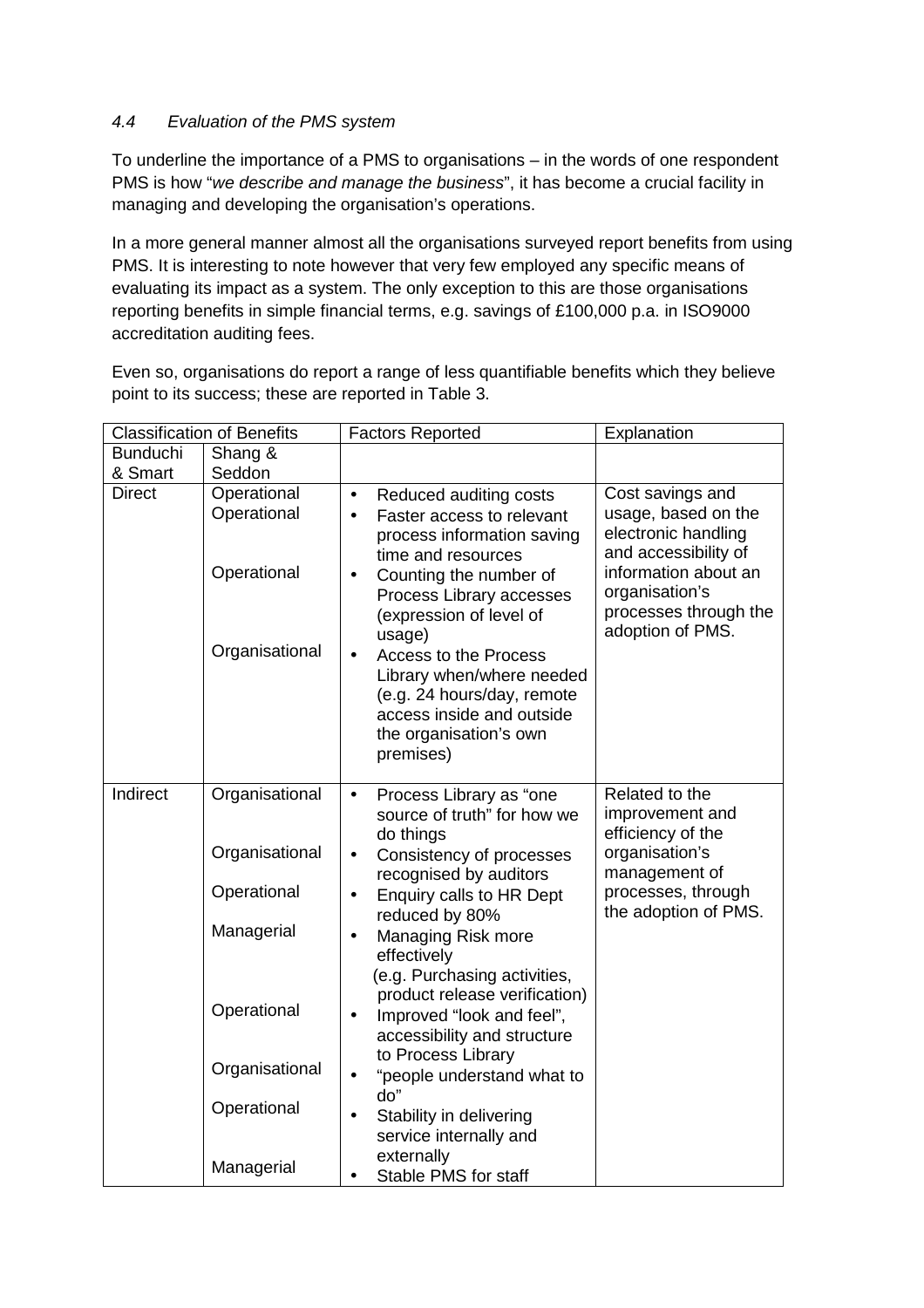|           |                                                                                                         | development - a means of<br>managing operations                                                                                                                                                                                                                                                                                                                                                                                                                                                  |                                                                                                                                                                                                                                                                                                                         |
|-----------|---------------------------------------------------------------------------------------------------------|--------------------------------------------------------------------------------------------------------------------------------------------------------------------------------------------------------------------------------------------------------------------------------------------------------------------------------------------------------------------------------------------------------------------------------------------------------------------------------------------------|-------------------------------------------------------------------------------------------------------------------------------------------------------------------------------------------------------------------------------------------------------------------------------------------------------------------------|
| Strategic | Organisational<br>Organisational<br>Organisational<br><b>Strategic</b><br><b>Strategic</b><br>Strategic | Visibility of PMS creates<br>$\bullet$<br>compatibility across<br>different business units<br>"Test and learn" culture<br>$\bullet$<br>developed<br>Mechanism for driving<br>$\bullet$<br>future improvements<br>Creates a "Service<br>$\bullet$<br>mentality"<br>USP - managing all stages<br>$\bullet$<br>of contract from tender to<br>handover (inc. planning,<br>design, construction,<br>implementation, training)<br>As a tool for presenting<br>$\bullet$<br>company capability in sales | Results in<br>developments,<br>capabilities through<br>adoption of a PMS.<br>Capacity to be more<br>effective, reliable,<br>flexible in delivering<br>service(s) to<br>customers. Provides a<br>means of<br>understanding current<br>operations and/or a<br>facility to plan and or<br>implement future<br>developments |
|           | <b>Strategic</b>                                                                                        | negotiations (with and<br>without partner companies)<br>Single company entity<br>$\bullet$<br>across 9 Business units<br>Framework for major facility<br>$\bullet$                                                                                                                                                                                                                                                                                                                               |                                                                                                                                                                                                                                                                                                                         |
|           | Organisational<br>development (e.g. CRM,<br>ERP systems)<br><b>Reformation of business</b><br>Strategic |                                                                                                                                                                                                                                                                                                                                                                                                                                                                                                  |                                                                                                                                                                                                                                                                                                                         |
|           |                                                                                                         | processes and culture<br>following business merger                                                                                                                                                                                                                                                                                                                                                                                                                                               |                                                                                                                                                                                                                                                                                                                         |

Table 3: PMS Operational benefits, framework adapted from Bunduchi & Smart (2010) and Shang & Seddon (2002)

Whilst some organisations have achieved and/or have perceived the benefits shown in Table 3 above, other organisations have not been able to do so. Their only recognised advantage was a straightforward reduction of auditing costs, or simply access to process maps onscreen rather than through their former paper-based document system.

However, more purposefully, organisations do use PMS in a strategic manner to improve the performance relating to the organisation's key performance indicators (KPIs), as one reported a means of 'driving the business forward'.

# **5 DISCUSSION**

The discussion provides an analysis of the results and triangulation to the literature following the sequence of the four key areas of the investigation. Then the managerial implications are discussed. Following that the limitations of the research are considered, and point the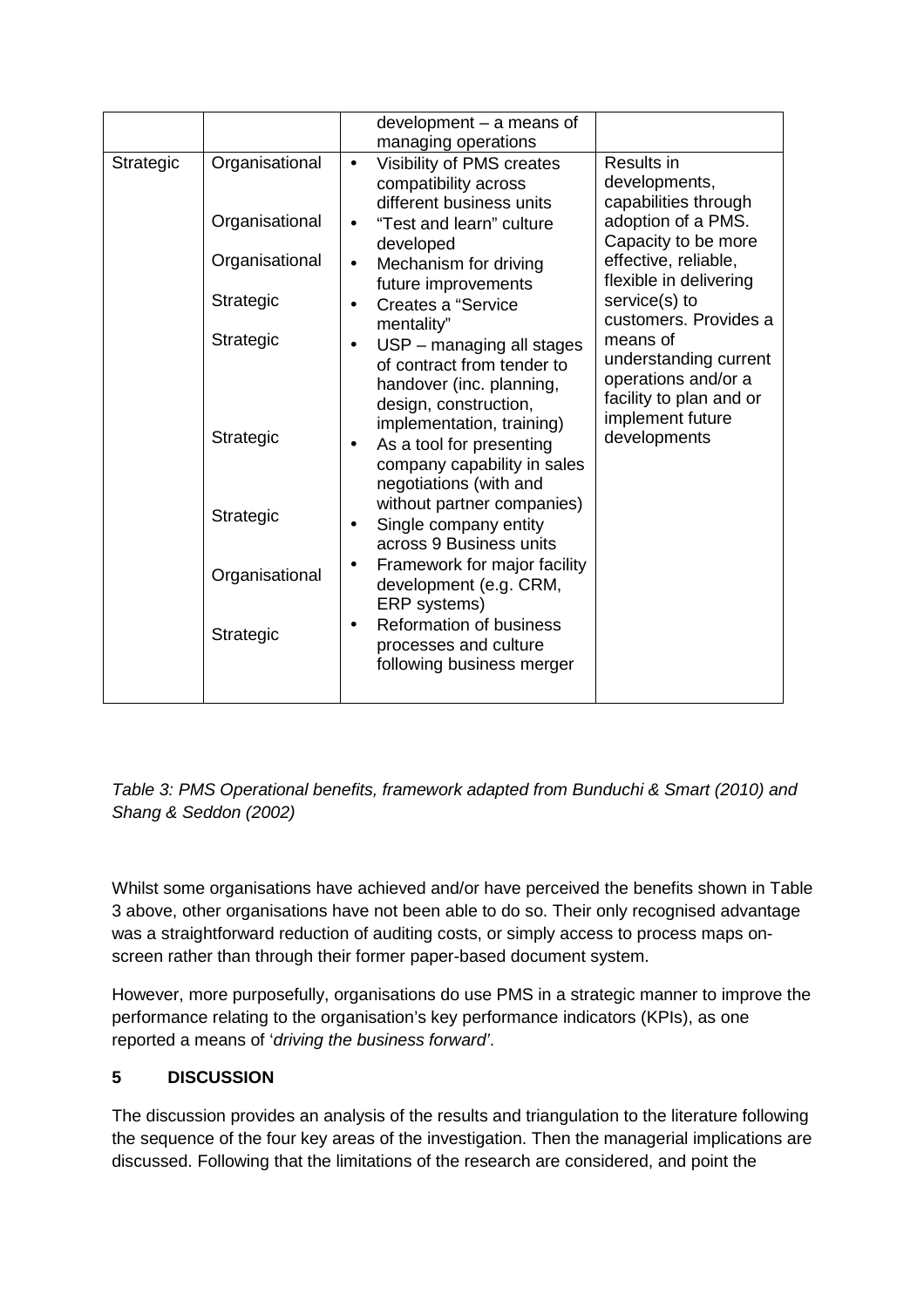direction to the future areas of research in the exploration and development in this area of process management.

# 5.1 Organisational objectives for the use of a PMS System

This research provides an understanding of how organisations have adopted and implemented PMS systems. The results show that organisations have implemented PMS for a plethora of reasons, relating to both internal and external objectives. As with all objectives there is often an overlap; for example, improving internal activities develops better service for customers. Some organisations have set ambitious objectives which are strategically targeted to significantly improve how they operate and conduct business, whilst others have taken a more tactical/operational approach. (These results are reflected in Table 3 above). In either case the reason for organisations to adopt PMS was deemed sufficiently important for the health of their future.

An interesting point was the contrast between those organisations that focussed on external activities and those where internal management of the organisation was considered important. Some reasons given relied upon which part of the organisation, or the specıfıc business needs, that had triggered the introduction of PMS. One organisation used PMS to ensure consistency of service delivery in a sector where staff turnover was a prevailing management issue – hence it is now a key part of the infrastructure for staff training and development. In other instances the need to overcome geographic spread (e.g. whilst working at customers' premises), and a 24-hour work pattern, were the predominant drivers for PMS implementation. These examples show evidence of translating objectives into action; reflecting vom Brocke et al (2014) regarding the 'principle of purpose'. They contrast with the examples reported by Serrano et al (2008), these respondent organisations did have a clear purpose for areas of application, and the aims for the project.

The results support Proposition 1, that - Organisations have clearly defined their business objectives for implementing PMS.

## 5.2 Understanding the usefulness of a PMS System

In terms of timing, the researched organisations had been using the PMS between three and nine years.

For most organisations the initial objectives had been stated clearly, sometimes on a narrow functional basis, whilst others took a more ambitious and strategic approach. As for selecting areas to implement, this may be on an organisation-wide basis or in specific departments, or particular functional areas of their operations. Organisations have taken different routes to the implementation of a PMS within their organisations; there is no one specified approach.

Whilst the objectives were clear, most organisations have run a pilot project to understand its capabilities, and how to make the functional implementation successful. This supports the idea of Kekre et al (1999) that organisations take decisions in faith; but in the case of most organisations here, they had run a pilot project to confirm that "faith".

Discussions with respondents revealed that the organisations do commit to the PMS, and do understand to a significant extent the usefulness of the PMS. This suggests that Proposition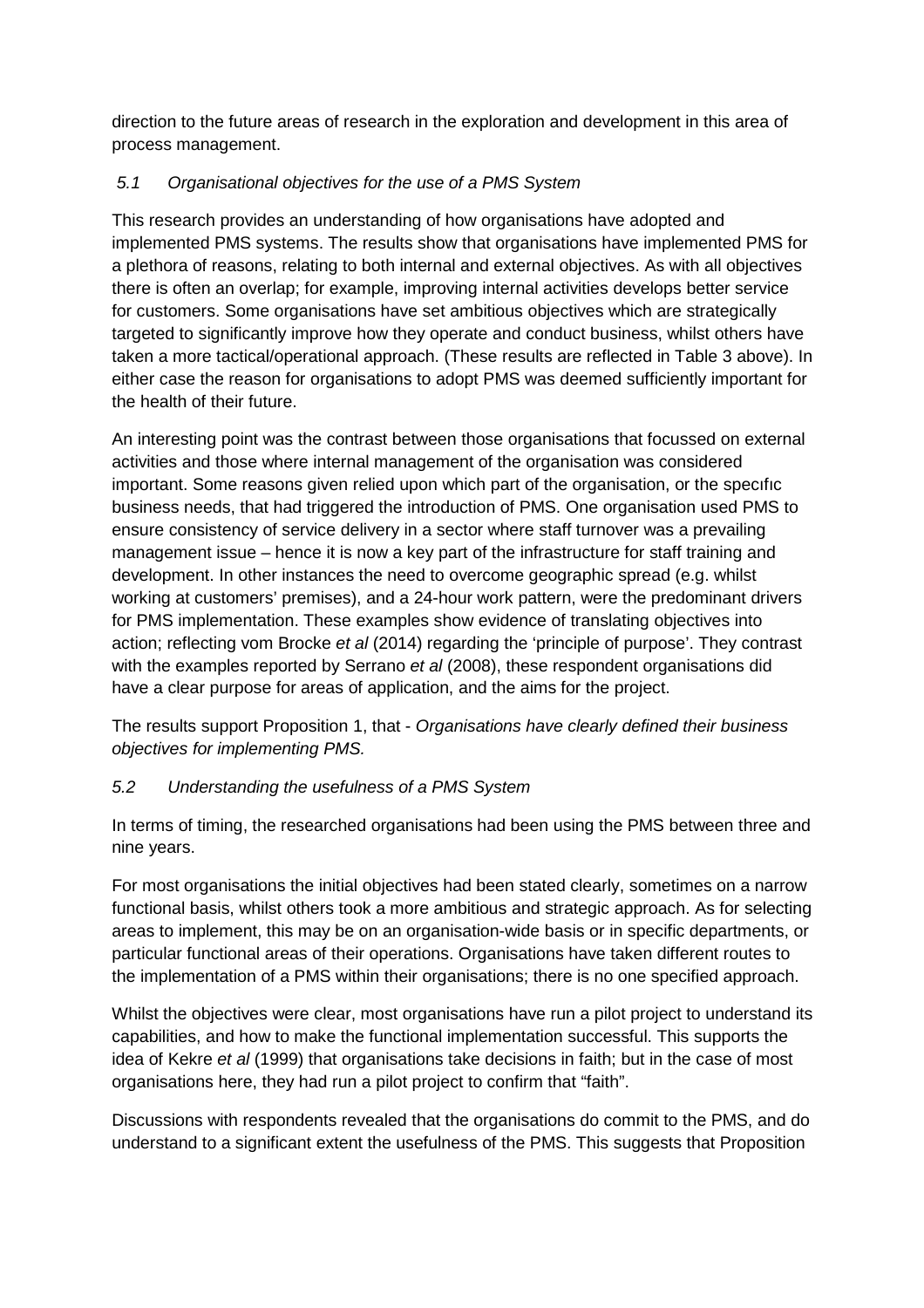2 has been supported by the evidence – Understanding of the usefulness of PMS to the organisation is developed ante implementation of the project.

However, what is more striking is the increased level of understanding the usefulness of PMS, its potential and impact following implementation. In many respects such significant positive impact had not been expected before the implementation took place. Hence this supports Mukhopadhyay and Kekre's (2002) findings that there is limited understanding of software and its full impact on the organisation at the outset. Relating to Indulska et al (2009), whilst benefits have not been quantified in advance the organisations have shown that the other two major difficulties (obtaining executive management support, and communicating the expected benefits) of such projects can be overcome. Respondents reported that in their experience 'strong' executive support was garnered, and this was achieved through communicating benefits delivered from pilot projects.

Respondents' comments give weight to the idea that there was a learning process in action, not just within the project team, but across all levels in the organisation, (see later discussion in the Evaluation for examples).

The four keys areas of learning within the organisations, during and following the PMS implementation were:

1. Gaining an overview of the organisation's operations

(as reflected by vom Brocke et al (2014) 'BPM (should) create transparency about the business and the organizational system' (vom Brocke et al, 2014, p537pp); also supporting the third most quoted benefit – understanding; Indulska et al (2009).

2. Gaining senior management commitment and understanding of where to place the authority for managing the process maps

(supported by Indulska et al (2009); Trkman (2010)).

- 3. Learning the appropriate level to map processes to assist operations
- 4. Creating an environment and culture to enable ongoing operations improvements

(reflecting Rosemann's comments in Kohlborn et al (2014)).

These can be classified as learning "what we do" (1), "how to" (2-3), and learning "what we can achieve" (4).

Thus Proposition 3 has, to a large extent, been supported by the findings, that - Understanding of the usefulness of PMS to the organisation is developed post implementation of the project.

## 5.3 Diffusion of the PMS system

A key benefit of PMS is that the process library becomes the organisation's 'one source of truth'; and its corollary the benefit of eliminating disorderly, out of date and inaccessible (paper-based) procedure manuals. In addition, accessibility wherever and whenever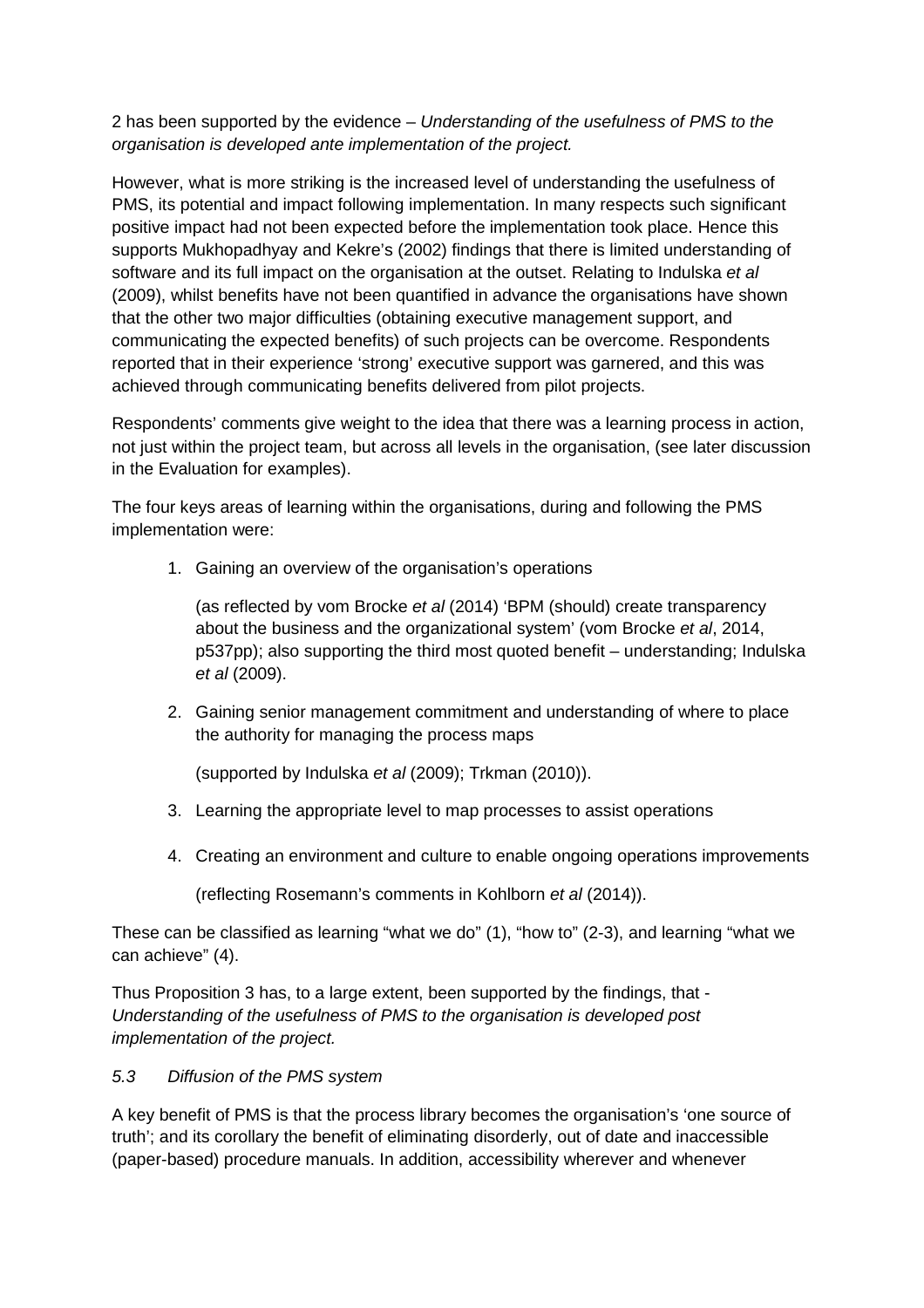necessary (e.g. on a 24/7 basis, across wide geographic dispersion, or 'on-site' at the construction or maintenance location) leads to greater diffusion.

A different perspective is the widening of the scope of processes in an organisation which are brought into the PMS domain – intra-firm diffusion. This development has driven senior managers to spread the implementation into the other business units in some multi-divisional organisations. This supports the findings of Indulska et al (2009) and Skrinjar & Trkman (2013), that apparent success has created the context for developing dynamic capabilities through employee's wider understanding of the organisation's processes.

Further to this are examples of the use of PMS outside the organisation boundary, discussed below, with either customers and/or partner contractors (inter-company diffusion). Hence showing consistency with Hollenstein and Woerter (2008) on the nature and forms of diffusion.

Therefore the results support Proposition 4 - The greater the level of diffusion of the PMS across the organisation's operations the greater the level of business benefit achieved in using PMS.

## 5.4 Evaluation of the PMS system

In terms of evaluation of the strategic impact of a PMS, most respondents offered a range of significant examples relating to the benefits perceived to have been achieved. This supports Tzeng et al (2008), that any form of evaluation needs to be relevant to the system's context. Trkman (2010) also reminds organisations that systems (such as this) "cannot offer answers to the proper focus of an organisation; it can only help in its execution" (Trkman, 2010, p131). More broadly, the nature of evaluation for complex business systems is itself complex (Shang & Seddon, 2002; Indulska et al, 2009; vom Brocke, 2014).

A common theme amongst respondents was the idea that 'one source of truth' provides consistency for the organisation's operations; supporting Indulska et al (2009) idea of providing organisational 'understanding'. However, other factors reported by Indulska et al (2009) were not explicitly mentioned by these respondent organisations: those of process improvement, and performance management. As for process improvement, it is possibly because it was an anticipated or "default" outcome that didn't raise further attention. Whilst for performance management there were many examples in the organisations where this could have been volunteered, but wasn't.

Beyond this, BPM can re-frame the organisation mind-set; in the words of one respondent creating a "service mentality". This shows a correlation with Herzog et al (2007) and Skrinjar & Trkman's (2013) view; that involving the employees is important.

An example of this changed mind-set another respondent stated, is that it created a 'test and learn' culture in their organisation; further increasing the impetus for, and impact of, process improvements. This supports the concept of 'explorative BPM' as outlined by Rosemann (Kohlborn et al, 2014), that organisations can actively use BPM to generate improved business performance.

Whilst these results contrast with the caution of Benner's statement that – "documented processes may stifle organisation development" (Benner, 2009, p475), they do accord with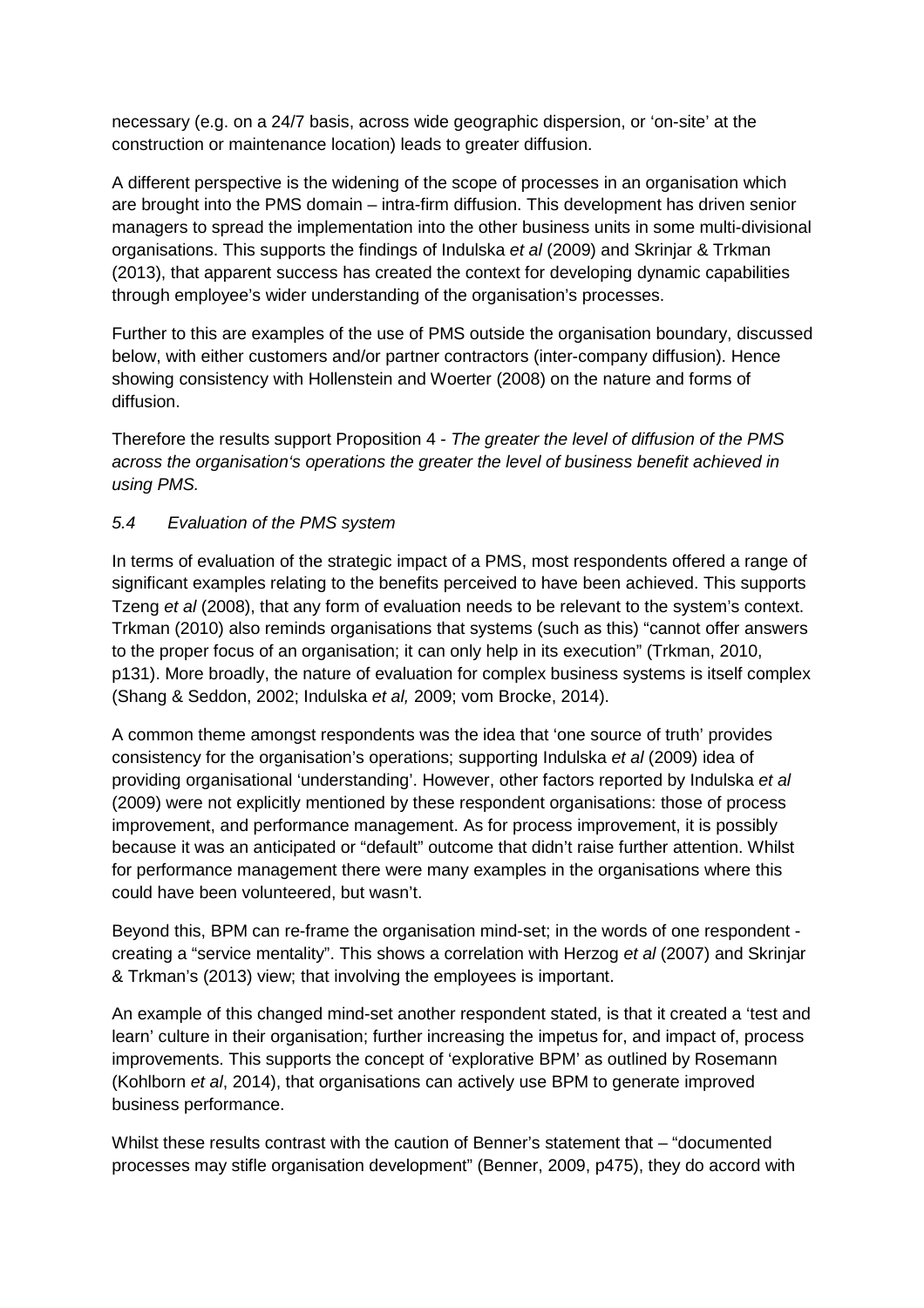Skrinjar & Trkman (2013) that company dynamism is related to how they address contingencies and their ability to change processes. They also support Herzog et al (2007), and Hung (2006), that having the appropriate tools, linked with the knowledge and skills will enhance an organisation's performance.

A number of benefits of PMS in the context of business development/creation were given by the respondents. Often the necessity to show robust, reliable working practices is a prerequisite to be able to meet contract tendering requirements; which can be demonstrated with an organised PMS process library. Developing this further, some organisations use process maps as a medium for working in project consortia with complementary organisations when bidding for contracts. Another respondent's comment highlighted the adage "a picture tells a 1000 words". In this case, a diagrammatic representation of processes was extremely helpful in "overcoming language limitations when working with non-English speaking clients".

However, respondents did not report attempting to correlate the original objectives with the perceived benefits. Lack of understanding of how to evaluate the use of a PMS in the broader context falls in line with that reported by Lepmets et al (2012); that evaluation becomes circumscribed by the technology, rather than its business application. This is also supported by Serrano et al's (2008) statement, "the lack of correlation of success and failure... with the issues" (Serrano et al, 2008, p4222). This could be due to the limited scope of management review (i.e. specific measures) of functional and strategic activity in operational terms. Whilst there is evidence of the recognition of the positive impact of PMS, only one respondent referred to specific measures for evaluation (assessed on their KPIs). No other organisation has indicated any specific models (e.g. SCOR Model, as proposed by Saad et al (2012)) for the evaluation of its impact. This problem of evaluation co-incides with the view of Shang & Seddon (2002) "that many of the benefits of enterprise systems are hard to quantify because of their intangibility….. and that perceptual data must also be included in the evaluation'' (Shang & Seddon, 2002, p275). These results also confirm evidence reported by Trkman (2010) that the criteria for measuring success still needs further research.

Therefore whilst organisations recognise, and claim advantages for using PMS, the results support Proposition 5 only to a very limited extent - Organisations evaluate the strategic impact of their PMS project using predetermined frameworks.

#### 5.5 Managerial Implications

The results show a range of areas for consideration by managers deciding upon implementing PMS in their organisations.

Firstly there needs to be a clear understanding of the area for applying PMS within the organisation. The responses here indicate a range of possibilities including – within a particular business function (HRM), or for specific process operations (Equipment Service Procedures). PMS is a 'business system' supporting and enabling the organisation to perform well, whether that is for tactical or strategic use, (or as defined by Shang and Seddon (2002) to improve - Operational, Organisational, Managerial, Strategic capabilities).

Organisations have been able to gain significant advantages from employing PMS; these are reported in Table 4.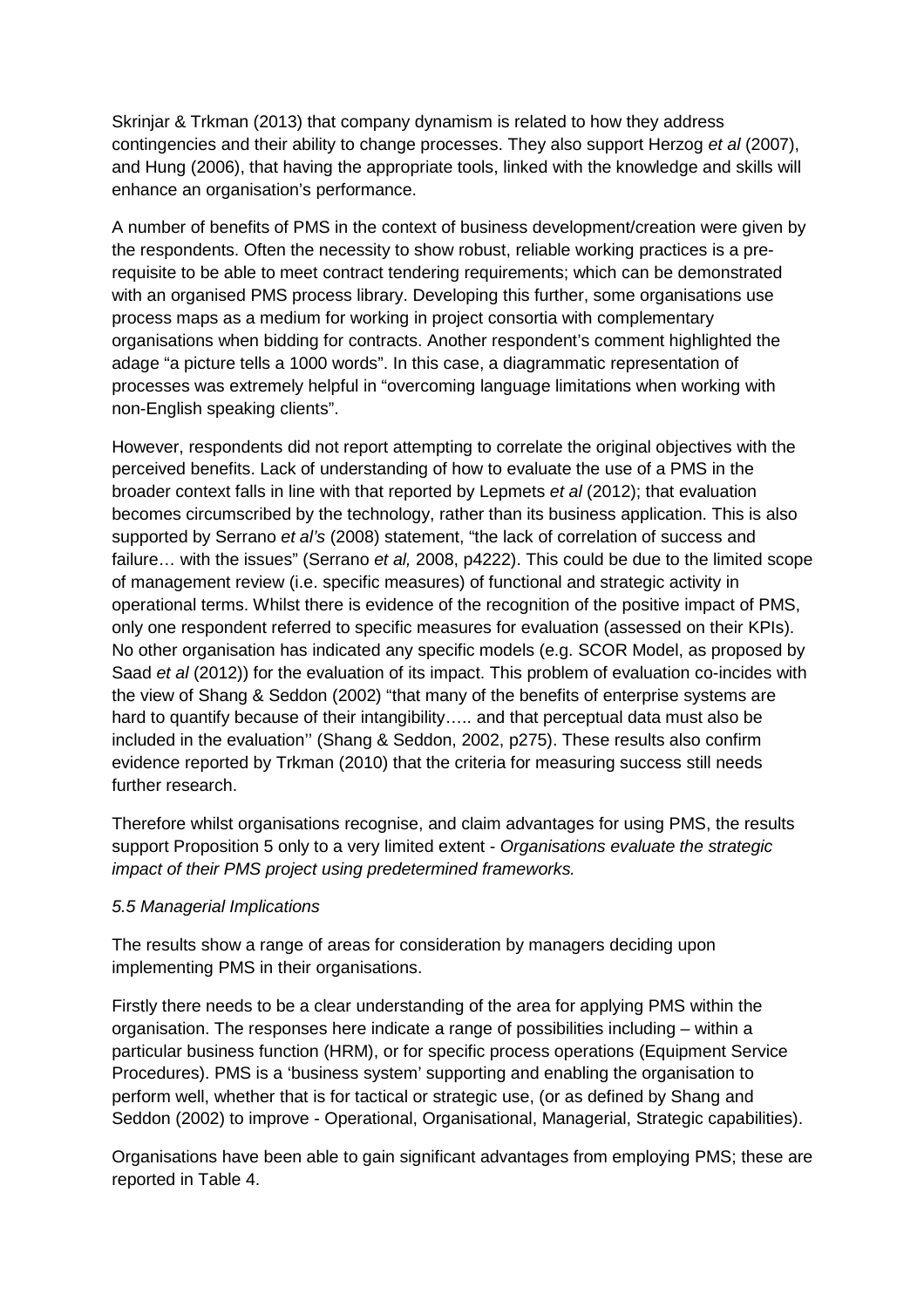| Industry/Sector                         | <b>Strategic Factors Reported</b>                                                  | Organisation Context(s)                                  |
|-----------------------------------------|------------------------------------------------------------------------------------|----------------------------------------------------------|
| Agriculture<br><b>Commodity Trading</b> | Provided a mechanism to                                                            | Company needed to create<br>joint operations between two |
|                                         | understand the "merged business"<br>Understand the operations, and<br>$\bullet$    | previous echelons of their                               |
|                                         | contact points of the customer to                                                  | product's supply chain                                   |
|                                         | the organisation                                                                   |                                                          |
|                                         | Created a service mentality<br>$\bullet$                                           |                                                          |
|                                         | Framework for major facility<br>$\bullet$                                          |                                                          |
|                                         | development (e.g. ERP systems)                                                     |                                                          |
| <b>Banking Services</b>                 | Provides internal confidence that<br>$\bullet$                                     | Large number of customer                                 |
|                                         | the service delivered to the                                                       | service staff                                            |
|                                         | customer is consistent                                                             | Organisation preparing for<br>post-merger environment    |
|                                         | Provides confidence of operations<br>$\bullet$<br>in context of a company takeover |                                                          |
| Construction                            | <b>Supports Regulations</b><br>$\bullet$                                           | Organisations often working                              |
|                                         | conformance                                                                        | with/ alongside a multitude of                           |
|                                         | Supports representation of<br>$\bullet$                                            | partners (internal and                                   |
|                                         | company capabilities during                                                        | external) organisations for                              |
|                                         | contract negotiations                                                              | each specific project                                    |
|                                         | Supports management of                                                             |                                                          |
|                                         | operations across all stages of the                                                |                                                          |
|                                         | contract life cycle<br>Transparency of processes across                            |                                                          |
|                                         | multiple operating units                                                           |                                                          |
|                                         | Consistency of service/operations<br>$\bullet$                                     |                                                          |
|                                         | mentality                                                                          |                                                          |
|                                         | Supports a framework for, and                                                      |                                                          |
|                                         | drives process improvements                                                        |                                                          |
|                                         | Managing levels of risk with<br>$\bullet$                                          |                                                          |
|                                         | external suppliers                                                                 |                                                          |
|                                         | Framework for major facility<br>$\bullet$                                          |                                                          |
| Engineering                             | development (i.e. CRM systems)<br>Consistent process information<br>$\bullet$      | Different organisations face                             |
|                                         | across 4 operations sites                                                          | different challenges                                     |
|                                         | Consistency of process                                                             | depending upon the nature                                |
|                                         | documentation across numerous                                                      | of the products and the                                  |
|                                         | departments                                                                        | complexity of their markets                              |
|                                         | Provides a facility to explore<br>٠                                                |                                                          |
|                                         | improvements                                                                       |                                                          |
|                                         | Framework for major facility<br>$\bullet$                                          |                                                          |
| Engineering                             | development (i.e. CRM systems)<br>Consistent delivery of customer-<br>$\bullet$    | Need to provide consistency                              |
| <b>Services</b>                         | facing (engineering) services                                                      | of on-site operations at                                 |
|                                         | Framework for exploring and<br>$\bullet$                                           | customer facilities. Need to                             |
|                                         | developing process innovation and                                                  | have access to process                                   |
|                                         | improvements                                                                       | information from                                         |
|                                         | Framework for major facility<br>$\bullet$                                          | geographically dispersed                                 |
|                                         | development (i.e. CRM systems)                                                     | locations                                                |
| <b>Local Authorities</b>                | Consistency of processes<br>$\bullet$                                              | Limited range of use of the                              |
|                                         |                                                                                    | PMS, only within office<br>based processes               |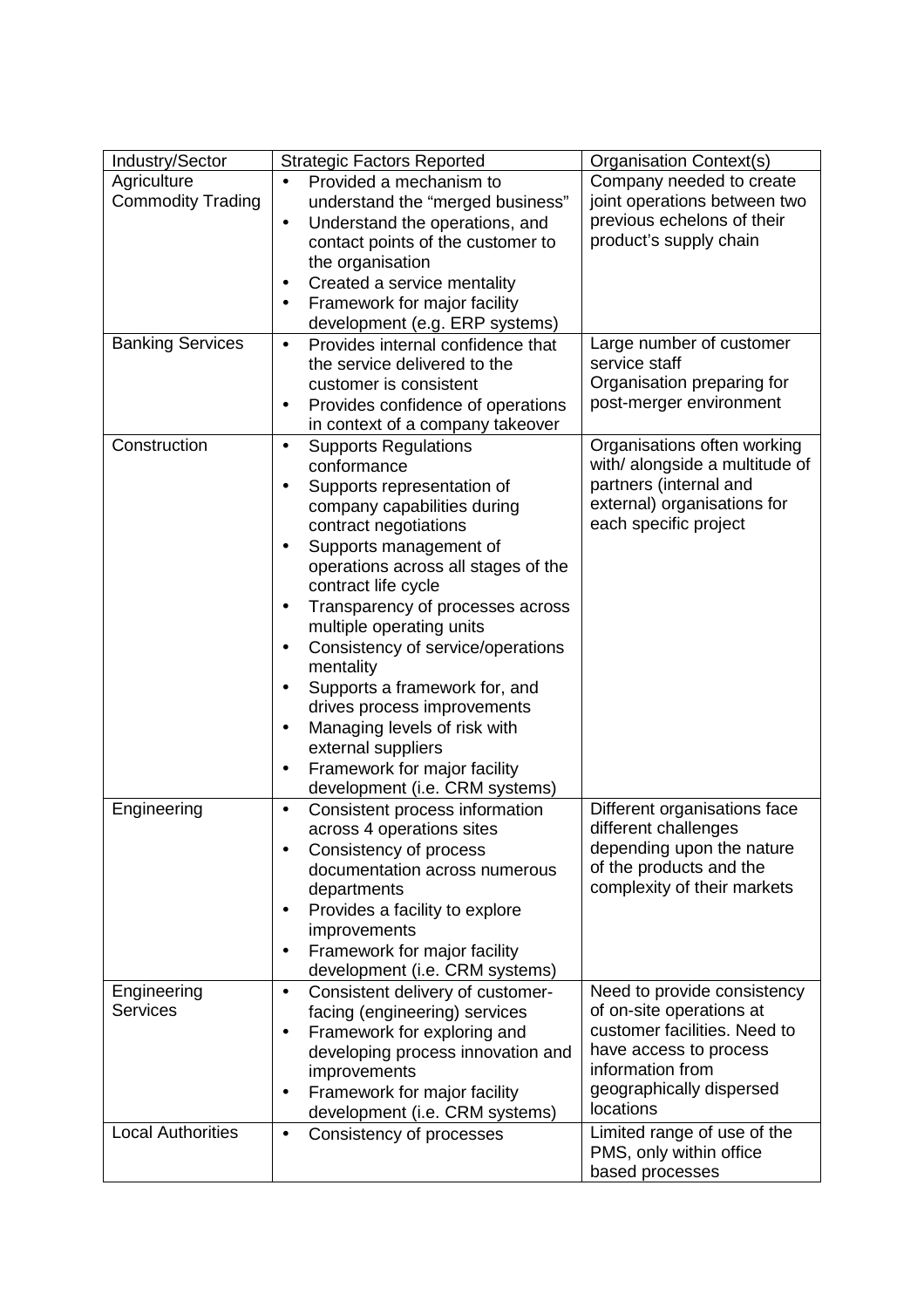| Logistics               | Consistency of processes (in a<br>geographically dispersed<br>operation)<br>Easy access to company process<br>information in a 24 hour operations<br>environment | Provides facilities for<br>dispersed (in company)<br>operations. Boosting<br>operations morale |
|-------------------------|------------------------------------------------------------------------------------------------------------------------------------------------------------------|------------------------------------------------------------------------------------------------|
| Software<br>Development | <b>Consistent processes</b><br>Reduction of risk from product<br>early release                                                                                   | Product engineering and<br>change control a key factor<br>in product/company<br>reputation     |

# Table 4: PMS Operational benefits reported by Respondents (by Sector)

Some common themes that appear in their responses of the organisations include:

- Confidence in providing consistency in process operations / service delivery
- Developing a customer service mentality within the organisation
- A framework/context for generating process operations improvements
- An infrastructure for developing major business facilities (e.g. CRM, ERP systems)

Unsuprisingly there were specific benefits sought or achieved by organisations in particular sectors, including:

- A framework for driving the understanding of operational objectives in the merged organisation (Agriculture Commodity Trading )
- A means of projecting externally the consistency of operation during the negotiation of sales contracts (especially when the consortium includes internal and/or external partner organisations) (Construction)
- Means of capturing good practice in service engineering skills (Engineering Services)
- Managing product release risk through 'engineering' change control (Software Development)

In some cases they can be considered as augmented (relating to the development in organisational or strategic capabilities) benefits, beyond consistently documented processes for routine daily operations.

An important factor bearing upon the potential success is the value of the PMS as perceived by managers, the departments and the users. In conjunction with this, the support of senior management, allocation of adequate resources, and good communications will be seen as indicators of the significance of PMS to the organisation's success.

The organisations in this research group have been in the course of implementing and using PMS over long periods of time. Therefore managers need to know that a long-term commitment is imperative; the requirement for resources, training and support should be recognised at the outset.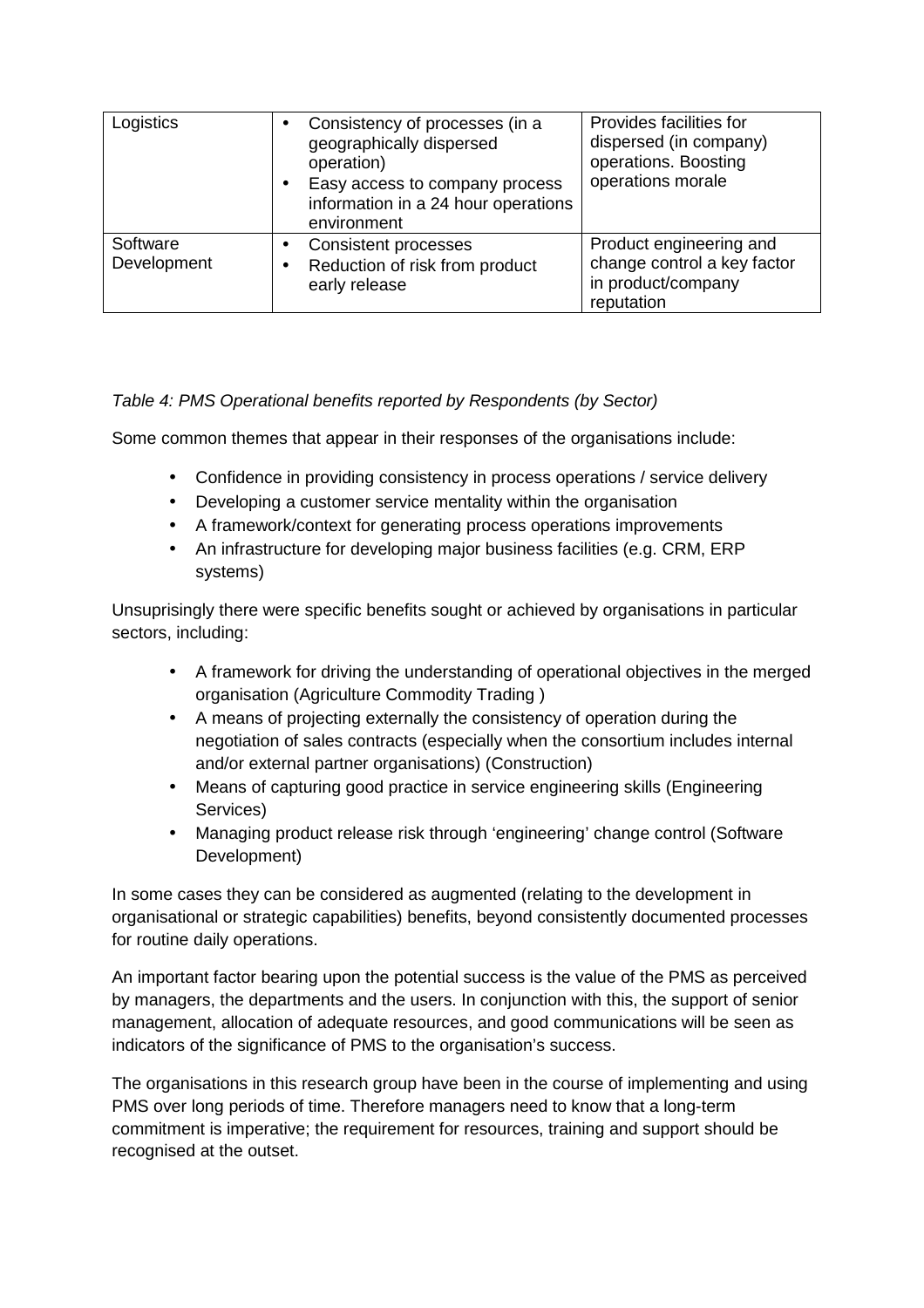Similarly an important factor in the development of PMS is that it should be seen as a multifaceted 'business system'. Successful adoption requires a range of skills to be applied, by Project Managers, Process Owners, Process Developers, and not least the PMS users; not simply IT specialists.

The longer-term application of PMS will require planning and management from its initiation; and a 'central plan' for the implementation framework is important. This would alleviate problems associated with process maps being constructed outside of a framework, which would generate remedial work in the future.

The research has revealed that, given the level of commitment organisations make to the PMS, defining its purpose and role is crucial for managers. What has not been so well defined, as shown from these results, is the correlation between the original objectives and the evaluation parameters/methods which organisations might use to confirm or deny the level of achieved success. Almost all respondents focussed on the intangible benefits, which for them are the most significant. Therefore it seems that organisations follow in the vein of Mukhopadhyay and Kekre (2002) by continuing to 'have faith', but without the advantage of practical performance measures.

Performance measures, in themselves, can drive further development and application of BPM/PMS within organisations. As discussed by Rosemann, this is achieved through exploring the future possibilities for organisational development. Some have been able to galvanise these advantages of PMS and, for them, it has become a 'test and learn' platform, thereby creating a culture for operational and strategic improvements in their organisations.

## 5.6 Limitations of the Research

Whilst these results are useful in exploring the use and benefits of PMS some constraints and limitations are acknowledged. The sample has been selected from users of software from one consultancy/provider. Users of other PMS systems from other software providers may have different experiences, due to different levels of support and consultancy surrounding the implementation of such systems. This could lead to a broader or narrower understanding of its potential capability and impact, by the user organisation.

The data has been collected from a range of industries/organisation types covering eight business sectors. However, this sample does not allow for a broader generalisation of the results, e.g. for sector analysis. Even so, it does provide the breadth of insights anticipated in this exploratory research, and does point towards future research.

## 5.7 Future Research

Additional research could usefully be carried out to extend the breadth and depth of understanding of the topic.

This research focussed on organsiations using software from one systems provider. The research should be conducted with practioners using PMS from other software providers. More significantly the research could increase the depth of understanding by including research from user organisations, segmented by specific industry or business sector. Comparisons could be made across sectors, supporting the development of a detailed analysis of the context and factors impinging upon organisations within a business sector.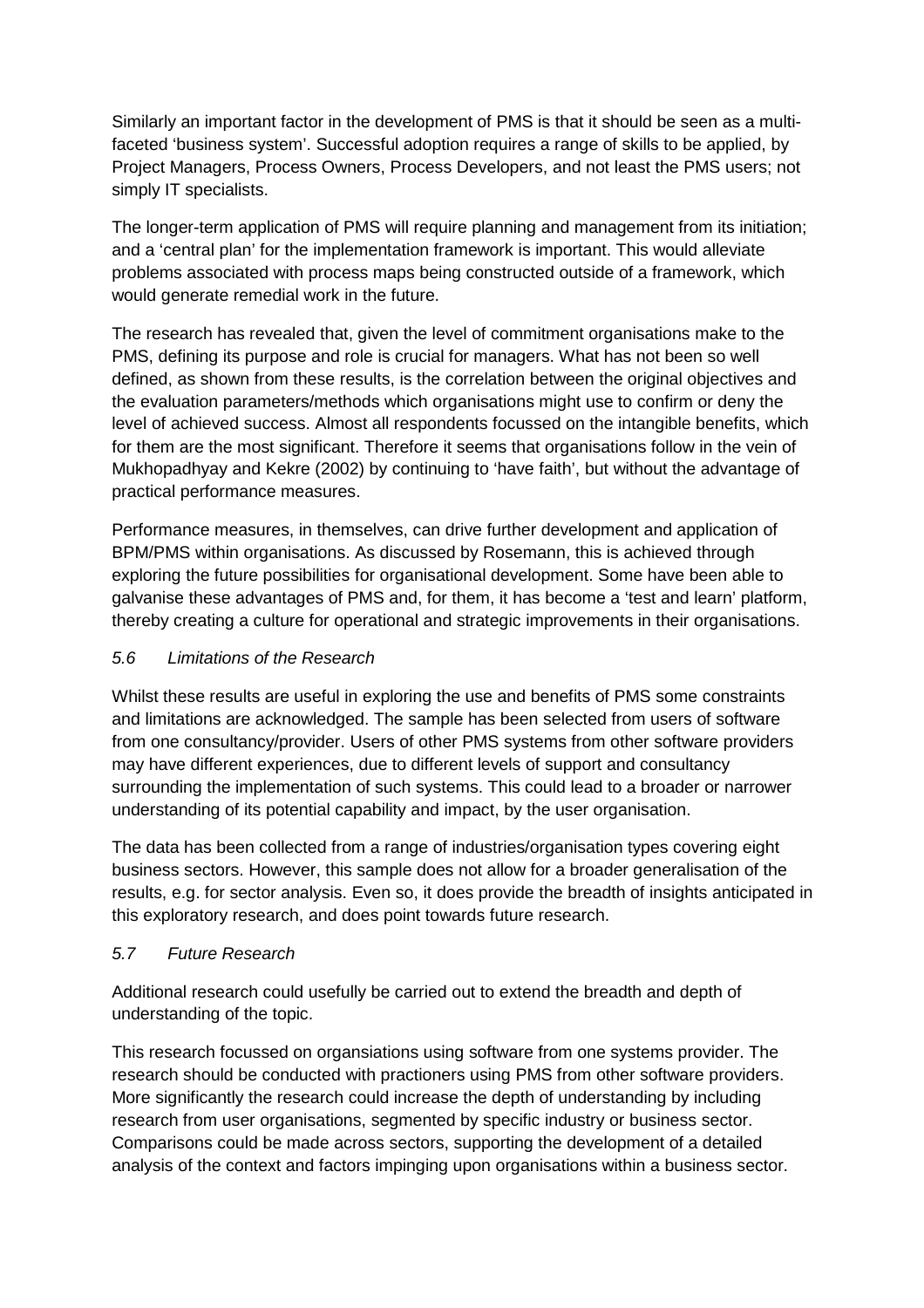This could reveal the "triggers" and driving forces for PMS within an industry; to understand more fully the impact of good BPM/PMS practice in creating advantage in competitive markets.

Other issues which could be investigated include: the level of correlation between initial objectives and final outcomes; again this may also relate to the "triggers" for implementing PMS in the organisation. The issue is still shrouded by the level of complexity, and possibly the ambitious nature of the research objectives in determining factors of success? It is important to differentiate here between the use of BPM in a strategic manner (often investigated in the literature as maturity and governance), and the use of BPM for purposes of making strategic changes and developments, within organisations. Therefore Trkman's (2010) comment continues to resonate - that 'success' criteria need to be researched in more detail; in this context - developing a framework for evaluating PMS adoption.

As for practioners and researchers the question persists - is the broad understanding of the perceived benefits enough for organisations to claim success (as these respondents do), or could other assessment models be more effective?

# **6 CONCLUSION**

This research has attempted to understand the conditions in which organisations implement a PMS system. It adds to the knowledge in this area of organisational management that has had little scrutiny in the academic literature, addressing the deficiency reported by Roeser and Kern (2015). Therefore it adds to the understanding, and points towards aspects where this significant business development needs greater exploration.

Organisations use PMS to support business objectives in managing and mapping processes in their domain. Whilst this is a commonly used facility, the driving factor(s) for doing so are diverse and organisation specific. Similarly the research shows that there is no single approach to implementing a PMS. However, the research does support the imperative for strong senior and middle management commitment to ensure a successful and effective implementation.

Even so, for organisations the crucial questions remain:

- 1) What purpose can be addressed by using PMS?
- 2) How best to apply it?
- 3) How to achieve a successful and effective implementation?

Should managers perceive PMS as a strategic mechanism for organisational development, or can it only be considered a tactical facility for internal functional improvements (e.g. consistency of operations)?

Organisations can achieve significant benefits through the improved performance from the consistency of their operations, and become more capable of delivering higher levels of service for their customers, cost reductions, and operational improvements. Significantly, the research shows that the use of a PMS can create the organisational environment for making improvements in how activities are performed.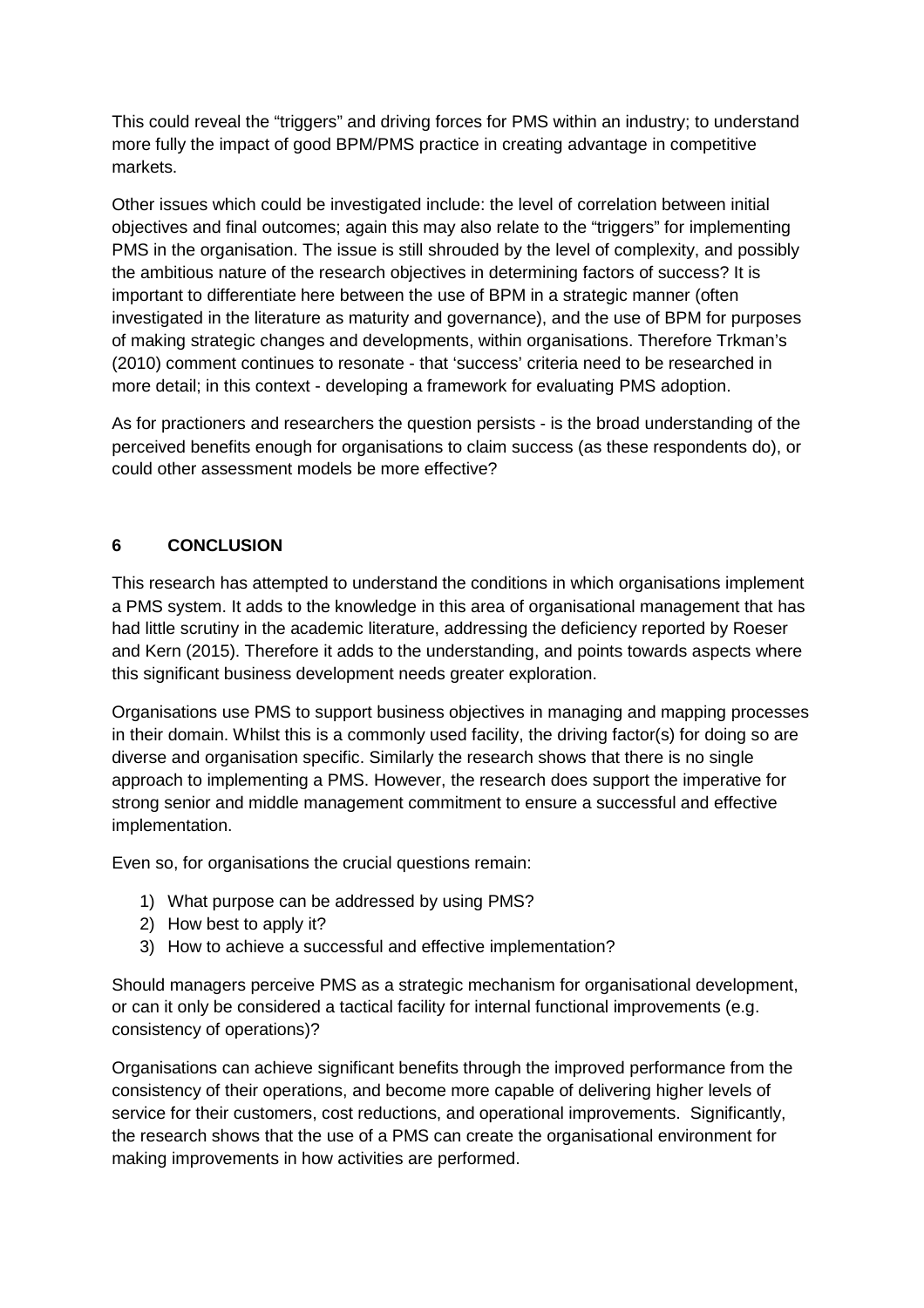This research creates a starting point to better understand why and how to adopt BPM/PMS. It offers a means of guidance for executives in their decision-making, and its implementation in their own organisation.

If it is seen as a strategic tool, then Rosemann is correct, there would be a greater motivation to use BPM/PMS systems for exploring possibilities and innovation. In this research population some organisations have already achieved this strategic capability.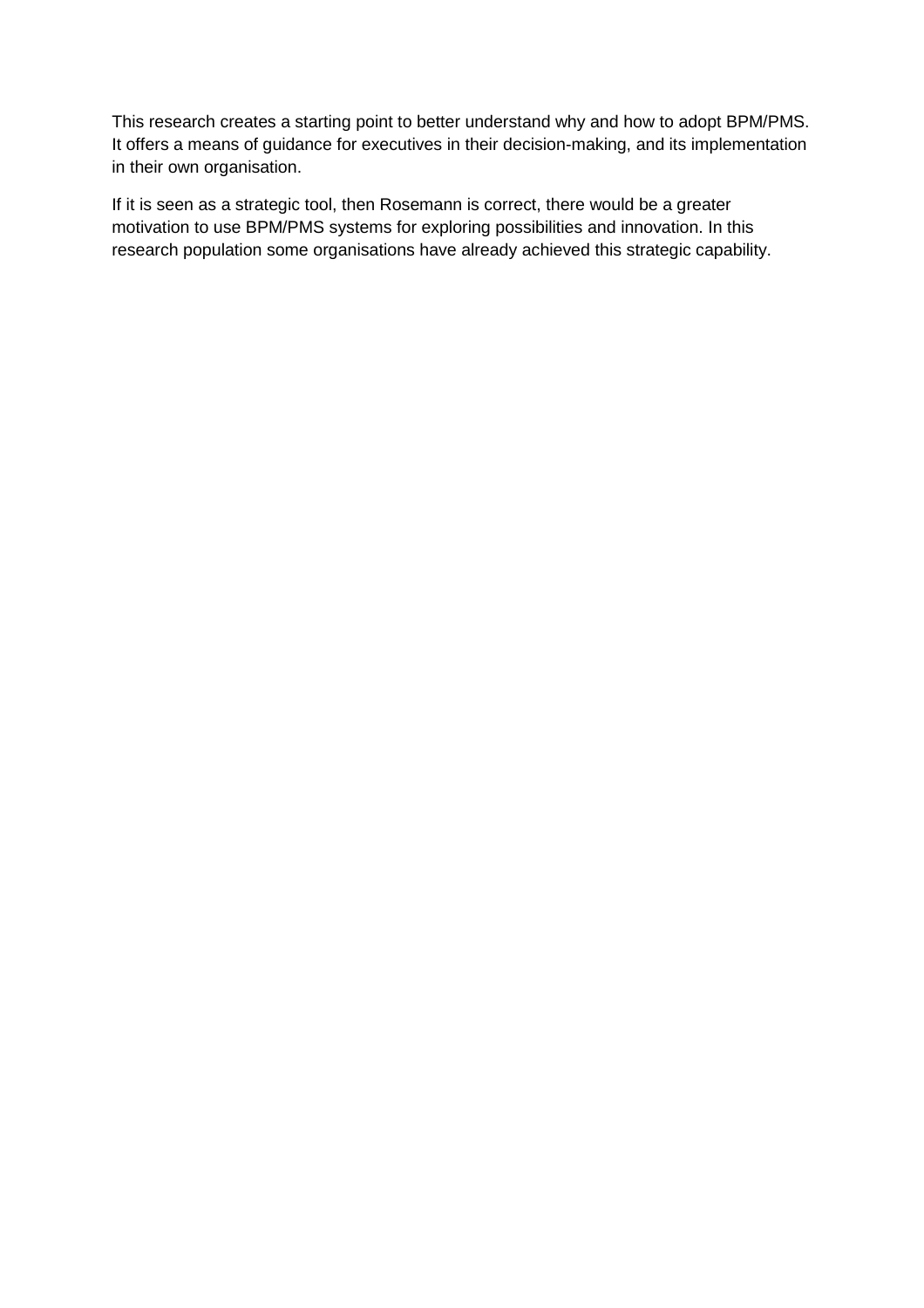## **Bibliography**

Anthony, R.N. (1965) Planning and Control Systems: A Framework for Analysis. Graduate School of Business Administration, Harvard University

Bandara, W., Guillermain, A, and Coogans, P.,(2010) "Prioritising process improvement: an example from the Australian financial services sector" in vom Brocke, J., Rosemann, M.,(Eds) Handbook on Business Process Management 2: Strategic Alignment, Governance, People and Culture, Springer, Berlin pp. 177-195

Barreto, A., and Rocha, A. (2010). Defining and monitoring strategically aligned software improvements goals. In: Ali Baber M Oivo M (eds) Product focussed Software Process Improvement vol 6156 Springer Berlin/Heidelberg, pp. 380-394

Biemborn,D., and Joachim, N., (2011) The joint impact of service-oriented architectures and business process management on business process quality: an empirical evaluation and comparison Information Systems & e-Business Management 9 pp. 333-362

Benner, M.J., (2009). Dynamic or Static Capabilities? Process Management Practices and Response to Technical Change. Journal of Product Innovation, 26, pp. 473-486

Blasini,J., and Leist,S., (2013)Success factors in process performance management Business Process Management Journal, Vol. 19 (3) pp. 477-495

Bunduchi, R., and Smart, A. (2010). Process innovation costs in supply networks: A synthesis. International Journal of Management Reviews, 12(4), pp. 365-383

Cooper, R.B., and Zmud,R.W. (1992). Information Technology implementation research: a technological diffusion approach. Management Science, 36, pp. 123-139

Dearing, B. (1990). The Strategic benefits of EDI. Journal of Business Strategy, January-February, pp. 4-6

Gobbi de Boer,F., Muller, C.J., and ten Caten, C.S., (2015) Assessment model for organisational business process maturiry with a focus on BPM governance practices Business Process Management Journal 21 (4) pp. 908-927

Hammer, M. and Stanton, S. (1999). How process enterprises really work. Harvard Business Review, March, pp. 59-65

Hernaus, T., Vuksic, V.B., and Stemberger, M. I., (2016) How to go from strategy to results? Institutionalising BPM governance within organisations Business Process Management Journal 22 (1) pp. 173-195

Herzog, N.V., Polanjnar, A. and Tonchia, S. (2007). Development and validation of business process reengineering (BPR) variables: a survey in Slovenian companies. International Journal of Production Research. Vol 45 No. 24, pp. 5811-5834

Hollenstein, H., and Woerter M. (2008). Inter- and intra-firm diffusion of technology: The example of E-commerce An analysis based on Swiss firm-level data. Research Policy, 37, pp. 545-564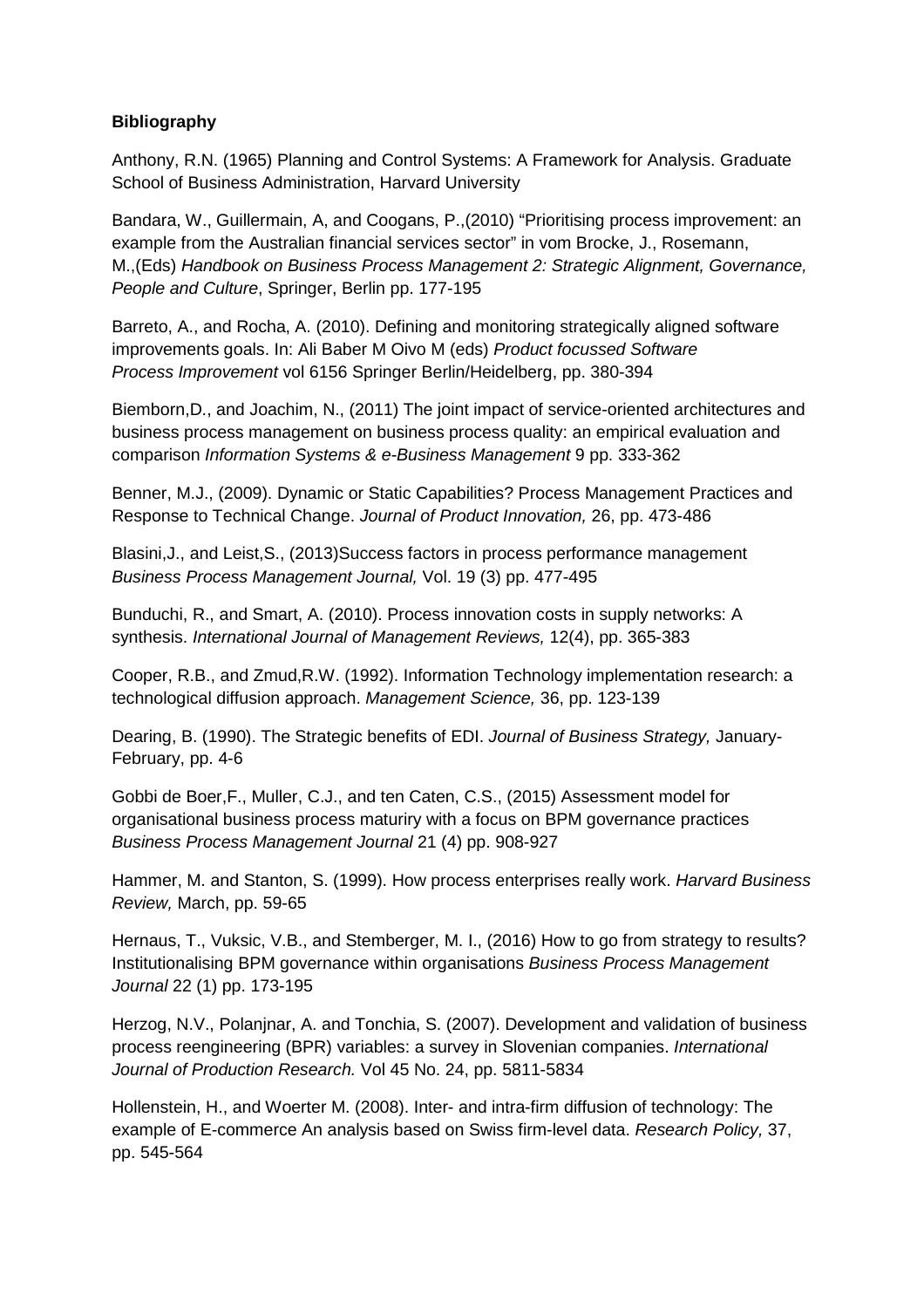Hung, R. Y-Y. (2006). Business Process Management as a Competitive Advantage: A review and empirical study. Total Quality Management, Vol 17 No 1, pp. 21-40

Indulska, M., Green, P., Recker, J., and Rosemann, M.,(2009) Business Process Modeling: Perceived Benefits. International Conference on Conceptual Modeling November 2009, Gramado, Brazil (Unpublished)

Jimenez-Martinez, J. and Polo-Redondo, Y. (2004). The influence of EDI adoption over its perceived benefits. Technovation, 24, pp. 73-79

Kekre ,S., Mukhopadhyay,T., and Srinivasan, K. (1999). Modeling impacts of electronic data interchange technology. Quantitative Models for Supply Chain Management. Kluwer Academic Publishers, pp. 359-380

Kohlborn T., Mueller O., Poeppelbuss J., and Roeglinger M., (2014),"Interview with Michael Rosemann on ambidextrous business process management", Business Process Management Journal, Vol. 20 (4) pp. 634 - 638

Lepmets, M., McBride, T., and Ras, E. (2012). Goal alignment in process improvement. Journal of Systems and Software, 85, pp. 1440-1452

Melville, N., Kraemer, K., and Gurbaxani, V. (2004). Review: Information Technology and Organisational Performance: An Integrative model of IT business value. MIS Quarterly, 28 (2), pp. 283-322

Melville, N., and Ramirez, R. (2008). Information technology innovation diffusion: an information requirements paradigm. Infromation Systems Journal, 18, pp. 247-273

Mukhopadhyay, T., and Kekre, S. (2002). Strategic and Operational Benefits of Electronic Integration in B2B Procurement Processes. Management Science, Vol 48, No 10, pp. 1301- 1313

Rhee, M., and Mehra, S. (2006). Aligning Operations, marketing, and competitive strategies to enhance performance: An empirical test in the retail banking industry. Omega 34 (5), pp. 505-515

Roeser, T., and Kern, E-M. (2015) Surveys in business process management – a literature review Business Process Management Journal 21 (3) pp. 692-718

Rogers, E.M. (1993). Diffusion of Innovations (4<sup>th</sup> ed.)New York: The Free Press New York

Saad G.H., Greenberg R.H., and Greenberg P.S. (2012). Using Business Process and Operations Management Concepts to Improve Transparency and to Protect Stakeholder Interest. Journal of Accounting and Finance, 12 (1), pp. 11-19

Serrano, I., Ochoa, C., and De Castro, R. (2008). Evaluation of value stream mapping in manufacturing system design. International Journal of Production Research, Vol 46, No 16, pp. 4409-4430

Shang, S., and Seddon, P.B. (2002) Assessing and Managing the Benefits of Enterprise Systems: the Business Managers Perspective Information Systems Journal 12 pp. 271-299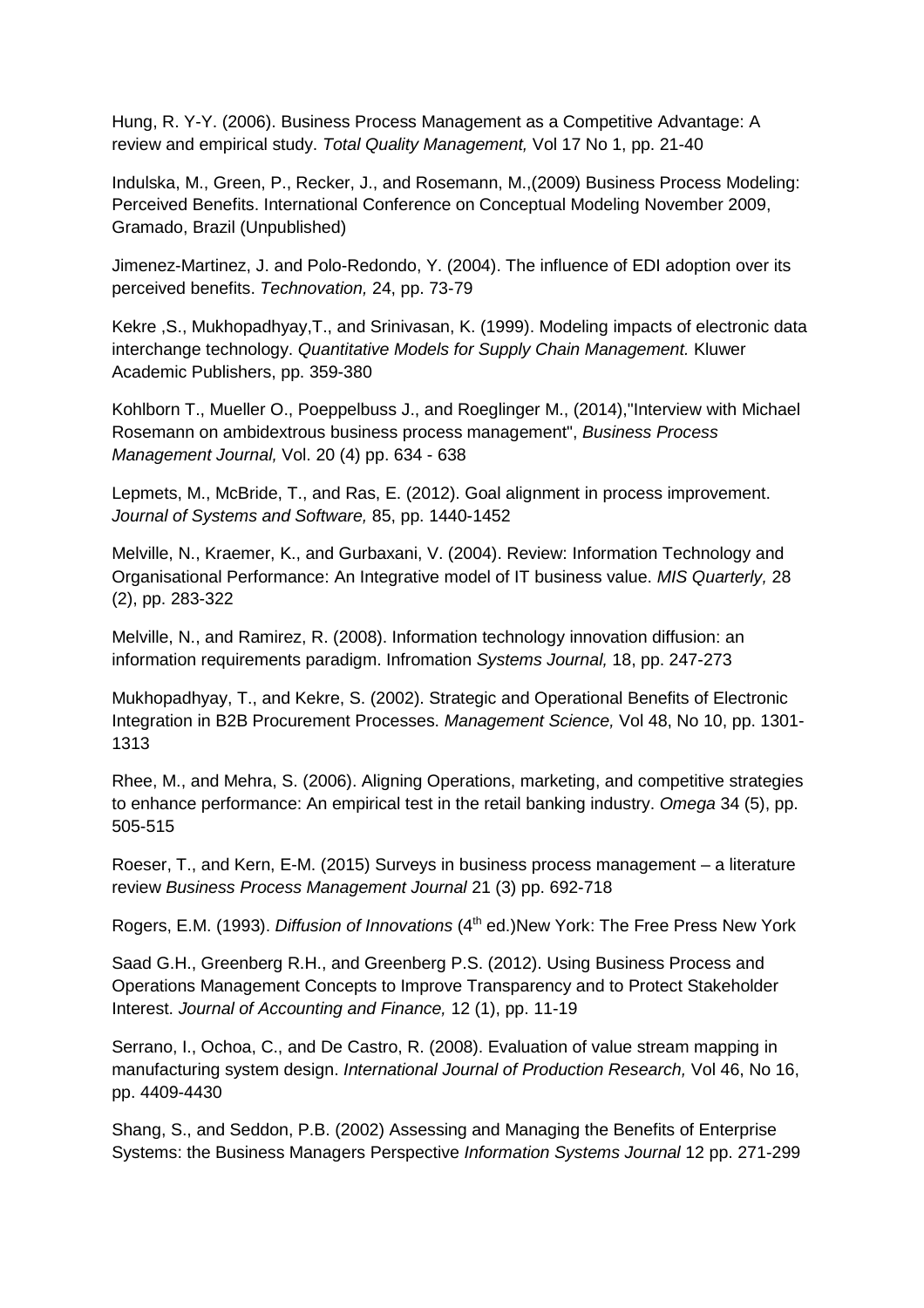Skrinjar, R., and Trkman, P. (2013). Increasing process orientation with business process management: Critical practices. International Journal of Information Management, 33, pp. 48-60

Smart, P. A., Maddern, H., and Maull, R.S. (2009) Understanding Business Process Managemant: Implications for Theory and Practice British Journal of Management 20, pp. 491-507

Tornakzky, L.G. and Fleischer, M. (1990). The Process of Technology Innovation Lexington Books, Lexington MA USA

Trkman, P. (2010). The critical success factors of business process management. International Journal of Information Management, 30, pp. 125-134

Tzeng, S-F., Chen, W-H., and Pai, F-Y. (2008). Evaluating the business value of RFID: Evidence from five cases. International Journal of Production Economics, 112, pp. 601-613

vom Brocke, J., Schmeidel, T., Recker, J., Trkman, P., Martens, W., and Viaene, S., (2014) Ten Principles of good business process management Business Process Management Journal 20 (4) pp. 530-548

vom Brocke, J., and Sinnl, T., (2011) Culture in Business process management: a literature review Business Process Management Journal 17 (2) pp. 357-377

Wang, H.J, Zhao, J.L. and Zhang, L-J. (2009). Policy-Driven Process Mapping (PDPM): Discovering process models from business policies. Decision support Systems, 48, pp. 267- 281

Zairi, M., (1997) Business Process Management: a boundaryless approach to modern competitiveness Business Process Management Journal 3(1) pp. 64-80

#### **ACKNOWLEDGMENTS**

I would like to thank Mike Cousins, Managing Director of Triaster Limited, for providing access to the responding companies. I would like to thank the journal reviewers for their constructive comments on the paper. In addition I would like to thank my colleagues Anne Hampton and Juliette Smeed for reading drafts of the paper.